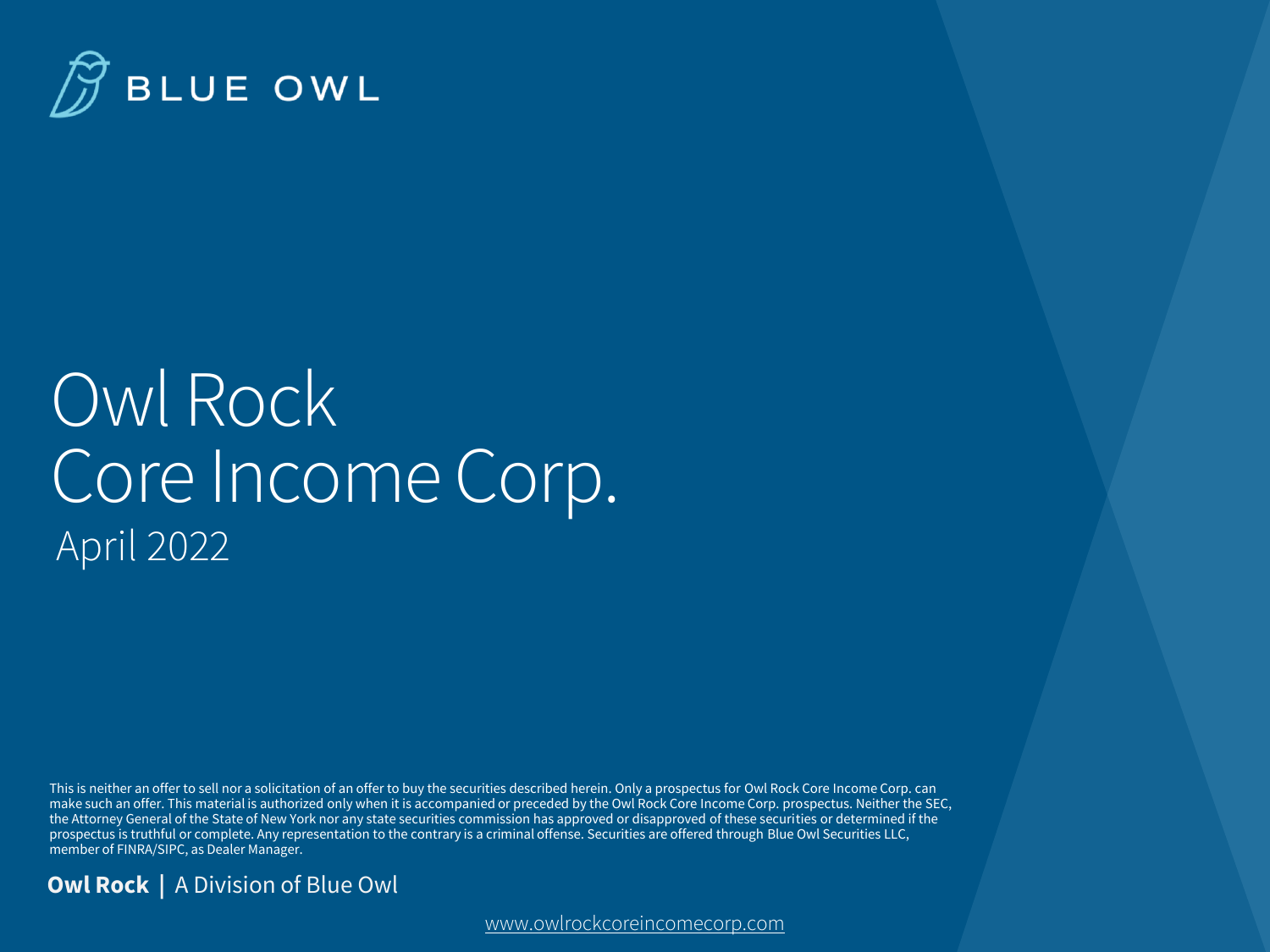### **Owl Rock Core Income Corp. Overview**

#### **Owl Rock Core Income Corp. (ORCIC)**

- Leverages Owl Rock's leading direct lending platform to seek attractive current income and provide portfolio diversification
- Invests alongside Owl Rock's existing diversified direct lending funds, representing the largest strategy for the firm
- Strategy focuses on downside protection with **LTV of 50% or less**
- Emphasizes diversification, targeting **1-3% position sizes**

| <b>Access</b>              | <b>Income</b>         | <b>Diversification</b>    |
|----------------------------|-----------------------|---------------------------|
| <b>ORCIC</b> Offers Access | <b>ORCIC</b> Seeks to | <b>ORCIC</b>              |
| to Blue Owl's              | Deliver Attractive    | may Increase              |
| Institutional Management   | <b>Current Income</b> | Portfolio Diversification |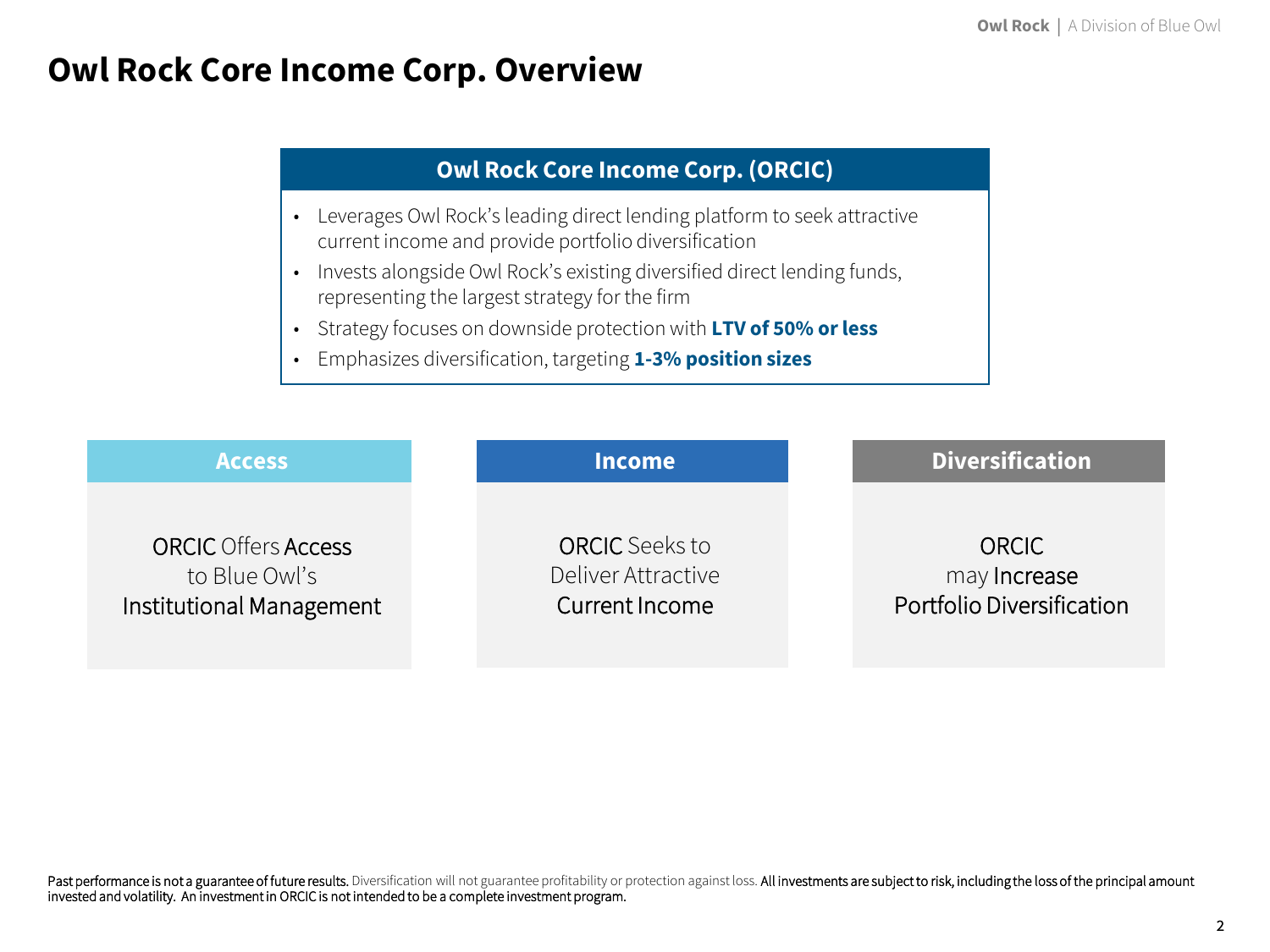### **About Owl Rock**

Owl Rock is a leading direct lending platform managed by a seasoned executive team

| <b>Experience</b>             | $25+$<br>Each Co-Founder's Years<br>of Experience                                       | Founders: Douglas Ostrover, Marc Lipschultz and Craig Packer<br>$\bullet$<br>Senior executive roles at GSO/Blackstone, KKR and Goldman Sachs<br>Extensive experience building and managing investment businesses                                                             |
|-------------------------------|-----------------------------------------------------------------------------------------|------------------------------------------------------------------------------------------------------------------------------------------------------------------------------------------------------------------------------------------------------------------------------|
| <b>Scale</b>                  | <b>\$39B+</b><br><b>Assets Under Management</b>                                         | Robust proprietary deal flow driven by an extensive network of sponsors<br>Significant backing from highly sophisticated investors<br>Deep bench of experienced investment professionals                                                                                     |
| <b>Alignment</b>              | $\sim$ \$550M<br><b>Owl Rock Employee &amp; Affiliate</b><br><b>Capital Commitments</b> | Not affiliated with a sponsor or large asset manager<br>Entire investment team is focused on direct lending<br>Relationship-oriented approach at all levels                                                                                                                  |
| <b>Track</b><br><b>Record</b> | $$51B+$<br><b>Originations Since Inception</b>                                          | Demonstrated ability to source proprietary investment opportunities<br>$\bullet$<br>Attractive credit performance across the platform with below market<br>payment defaults <sup>1</sup><br>• Successfully listed Owl Rock Capital Corporation ("ORCC") on NYSE <sup>2</sup> |

As of December 31, 2021. Past performance is not a guarantee of future results.

1. As of December 31, 2021. Owl Rock's Credit platform has an average annualized loss rate of approximately 5 basis points. 2. Listed on 7/17/19.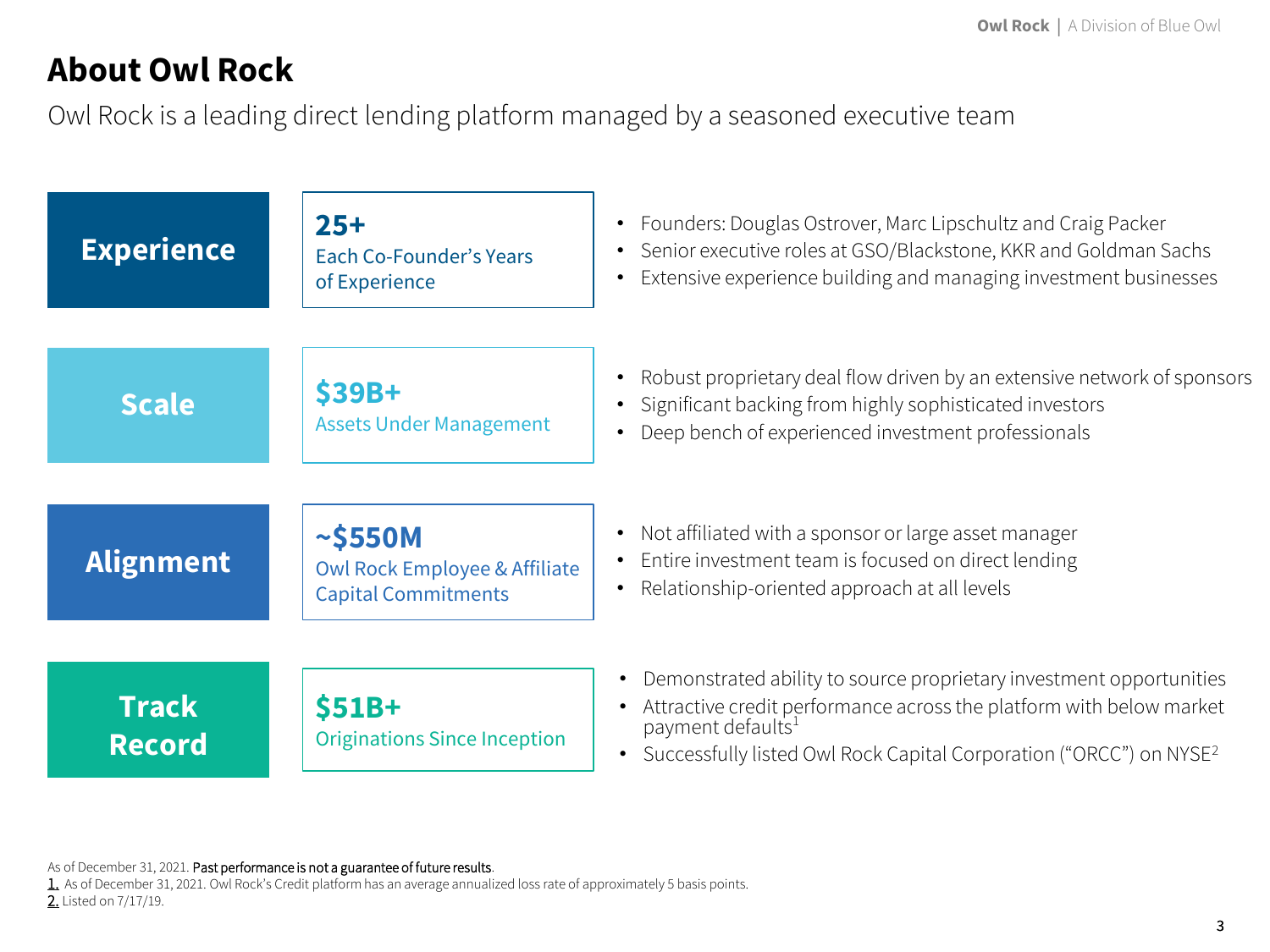### **Owl Rock Is A Market Leader in Direct Lending**

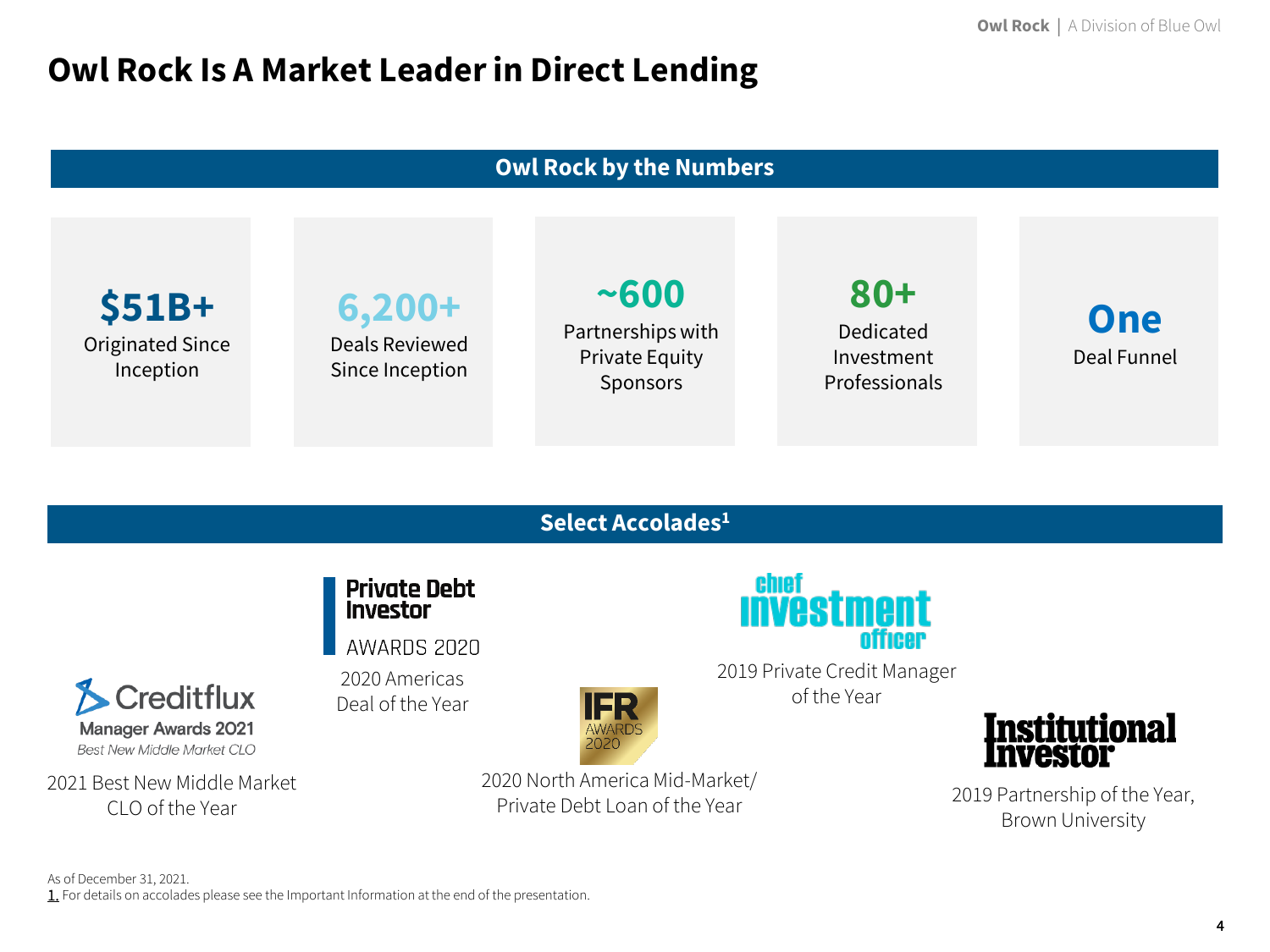### **\$39.2B In AUM Across Complementary Verticals**

Owl Rock leverages existing origination & underwriting functions to provide solutions for borrowers

|                                     | <b>Diversified Direct</b><br><b>Lending</b> | <b>First Lien</b><br><b>Lending</b> | <b>Technology</b><br><b>Lending</b>       | <b>Opportunistic</b><br><b>Lending</b> |  |  |
|-------------------------------------|---------------------------------------------|-------------------------------------|-------------------------------------------|----------------------------------------|--|--|
| <b>AUM</b>                          | \$25.8 billion                              | \$3.5 billion                       | \$7.9 billion                             | \$2.0 billion                          |  |  |
| <b>Strategy</b><br><b>Commenced</b> | March 2016                                  | <b>July 2018</b>                    | August 2018                               | <b>July 2020</b>                       |  |  |
| <b>Equity</b><br><b>Raised</b>      | \$11.6 billion                              | \$1.7 billion                       | \$4.0 billion                             | \$1.9 billion                          |  |  |
| <b>Direct</b><br><b>Origination</b> | • Senior secured,<br>floating rate          | • Senior secured,<br>floating rate  | • Late-stage venture<br>capital sponsored | • Debt and equity<br>investments       |  |  |
| <b>Focus</b>                        | • First lien, second<br>lien, unitranche    | • Traditional first<br>lien only    | • Debt and equity<br>investments          | • U.S. companies facing<br>challenges  |  |  |
|                                     |                                             |                                     | • U.S. Technology<br>companies            |                                        |  |  |

### **Focus on Private Equity Sponsored Deals and other Corporate Solutions**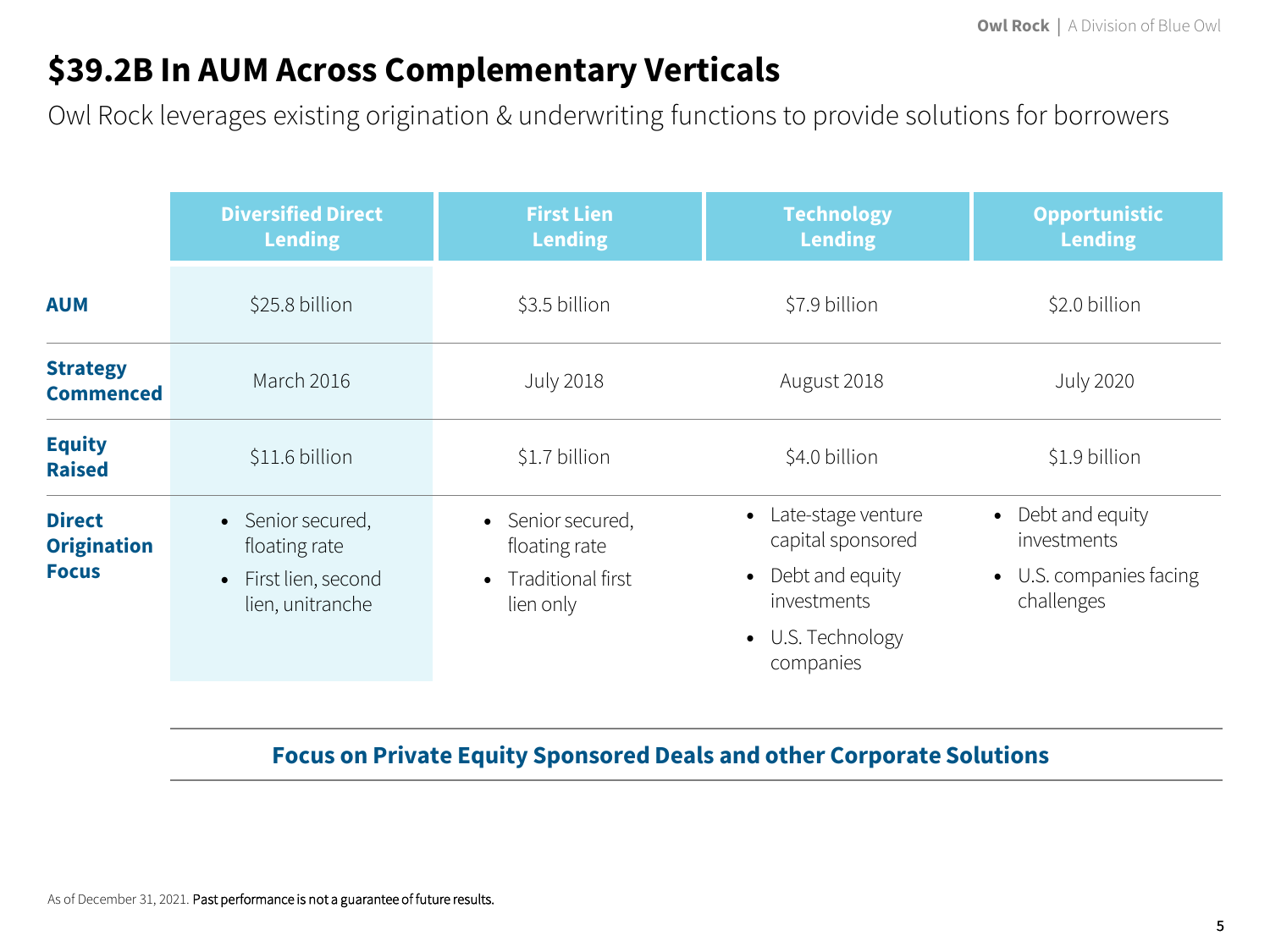# Investing in Today's Market is Challenging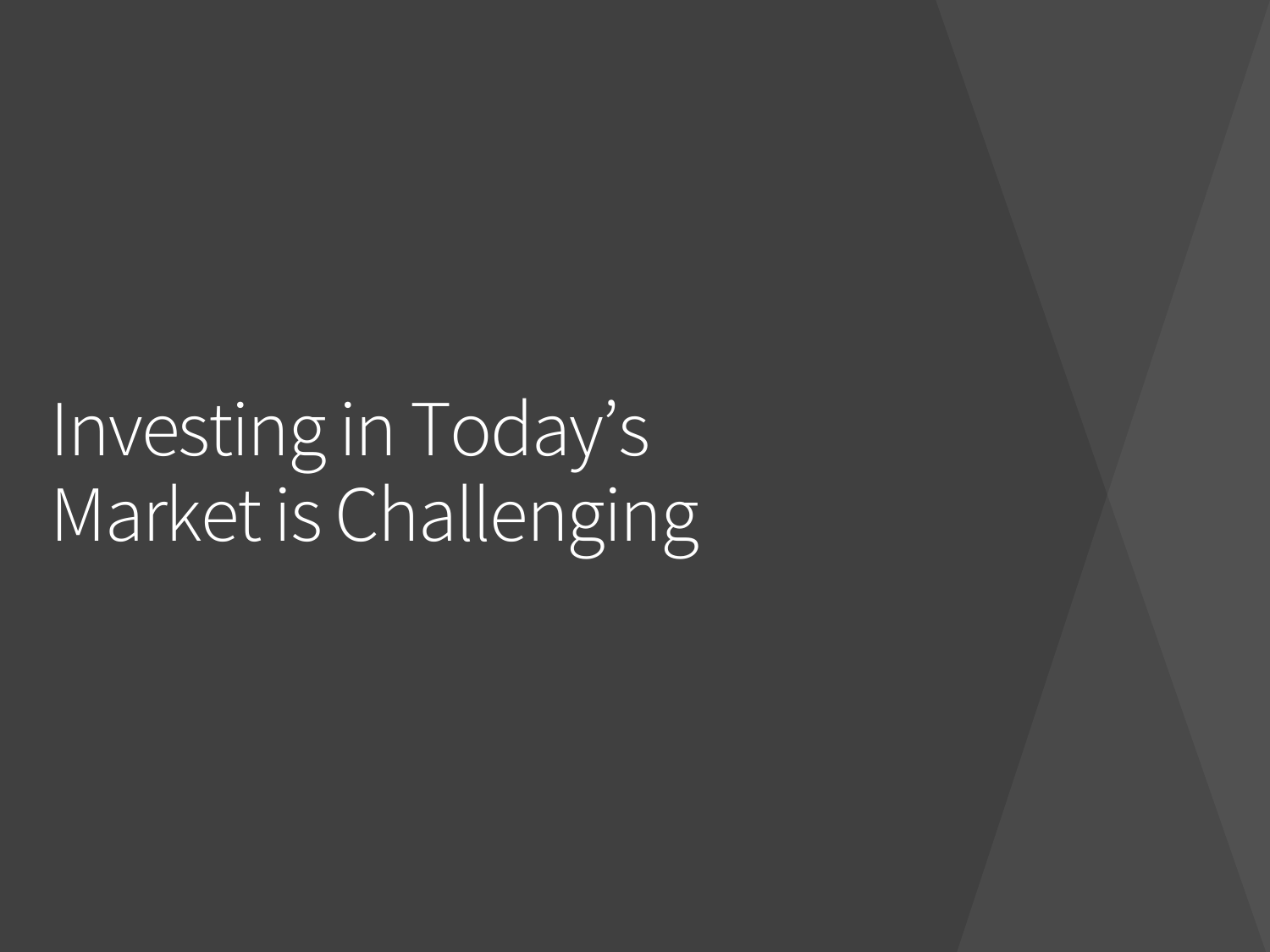### **Equity Valuations are Well Above Historical Averages**



### **S&P 500 Price Since June 2008 P/E Ratios Today Vs. 20-Year Averages**



As of December 31, 2021. Past performance is not a guarantee of future results. There can be no assurance that historical trends will continue during the life of any fund. The price to earnings is a bottom-up calculation based on the most recent index price, divided by consensus estimates for earnings in the next 12 months (NTM), and is provided by Bloomberg based on the S&P 500 Index as of December 31, 2021.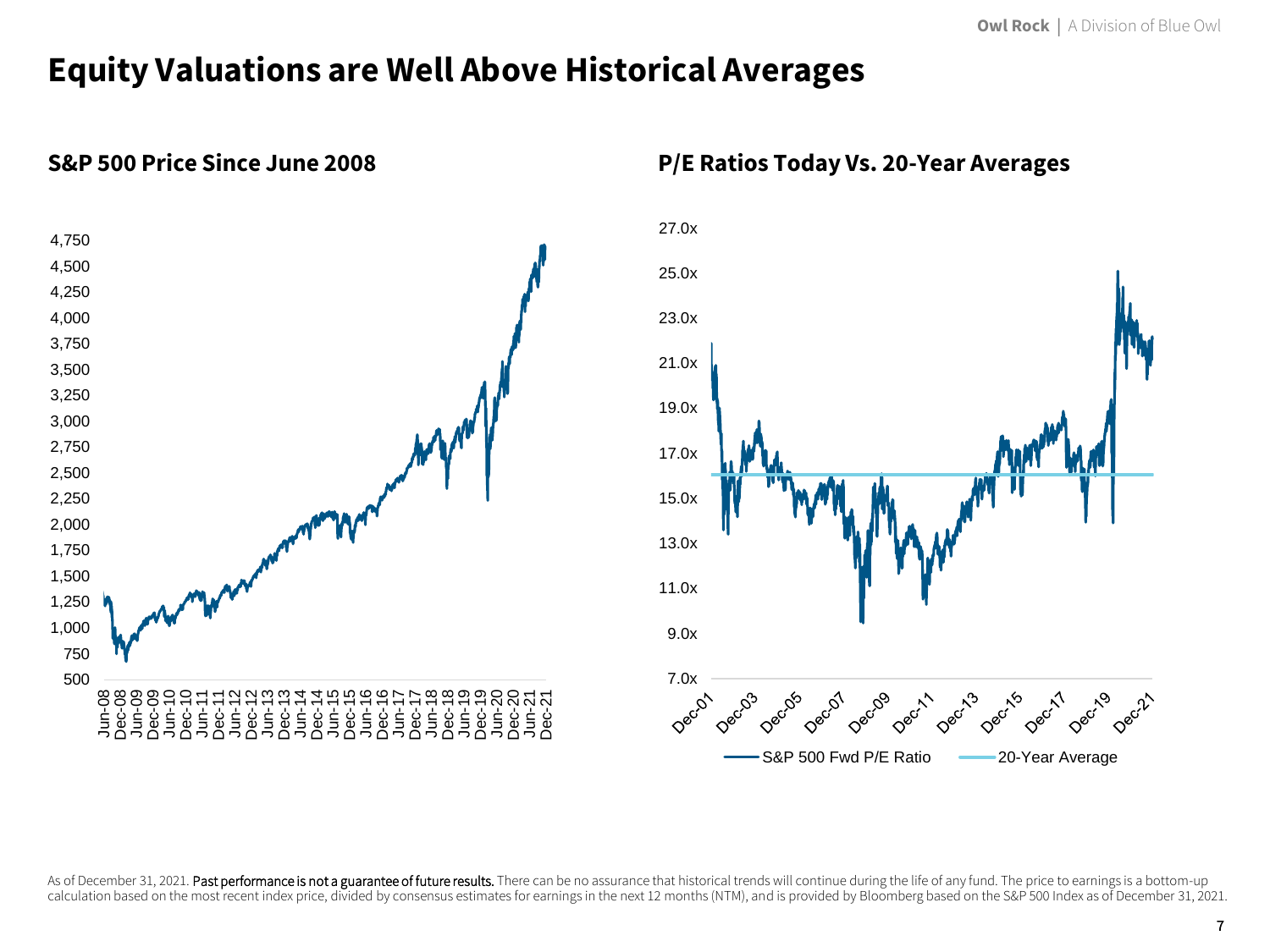### **Traditional Fixed Income Has Become Unreliable**

Interest rates are at or near historic lows, making it difficult for investors to pursue their income goals

#### **Fixed Income Yields Today vs. 20 Years Ago**



As of December 31, 2021. Past performance is not a guarantee of future results. There can be no assurance that historical trends will continue during the life of any fund. Source: Bloomberg. Benchmarks: Bloomberg Barclays US Aggregate Bond Index, Bloomberg Barclays U.S. Municipal Index, Bloomberg Barclays U.S. Corporate Bond Index, Bloomberg Barclays US Corporate High Yield Index.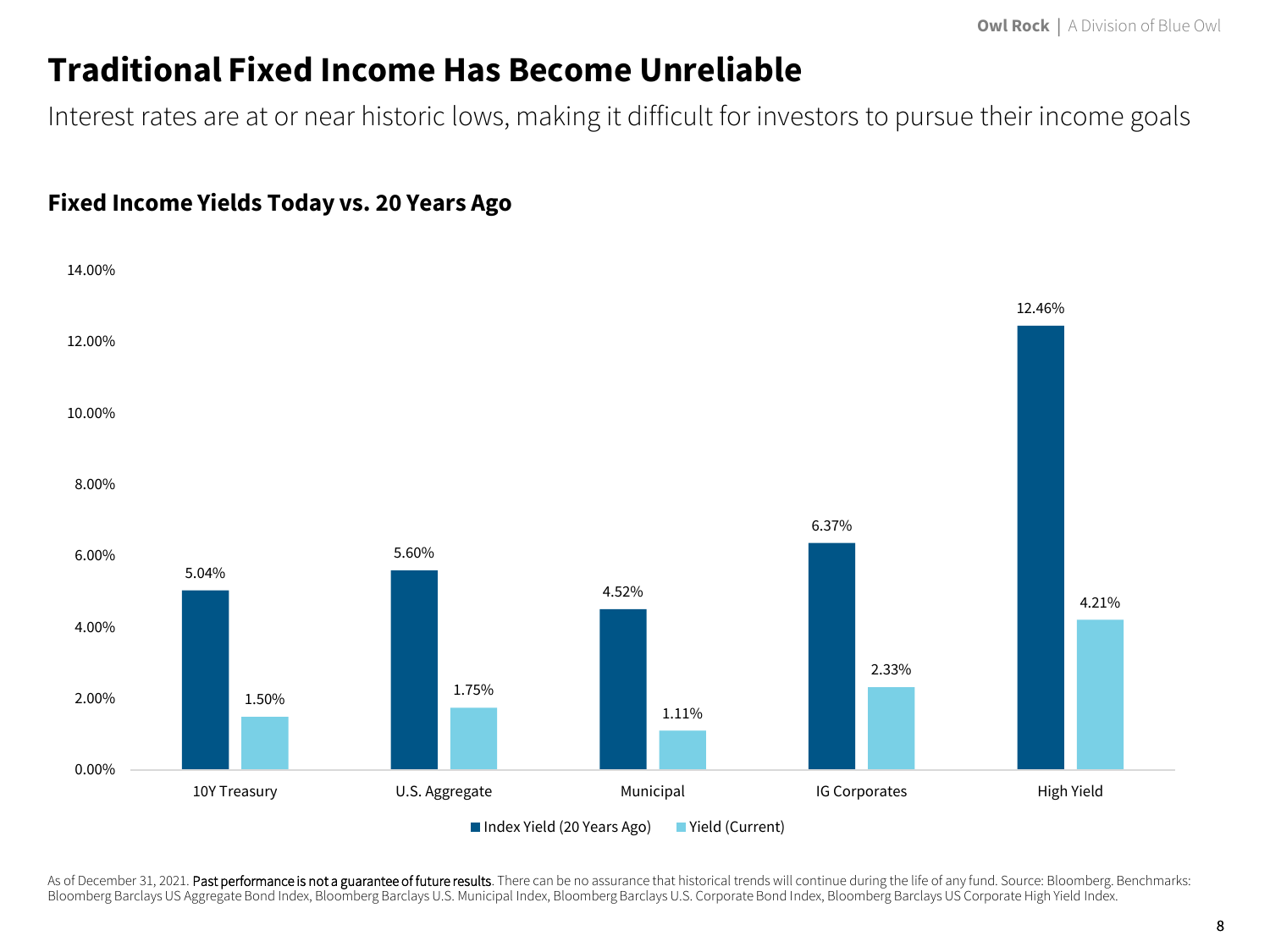### **Direct Lending Has Been a Consistent Source of Income**

Cliffwater Direct Lending Index Performance

**Annual Total Returns Since Inception** 



#### **Annual Income Return Since Inception**



As of December 31, 2021. Past performance is not a guarantee of future results. There can be no assurance that historical trends will continue during the life of any fund. The performance shown is index performance and is not representative of any investment's performance. Investors cannot invest directly in an index. Direct lending is represented by the Cliffwater Direct Lending Index ("CDLI"). The CDLI's asset mix (71% senior loans, 14% unsecured loans, 8% equity, and 5% other assets) will differ from ORCIC's fully ramped target asset mix (90+% senior loans, 0-10% unsecured loans, <5% equity) and because of this, an Investment in ORCIC may provide different returns than those exhibited by the CLDI. For additional Information on the CDLI, please see the benchmark definitions on slide 24.

20%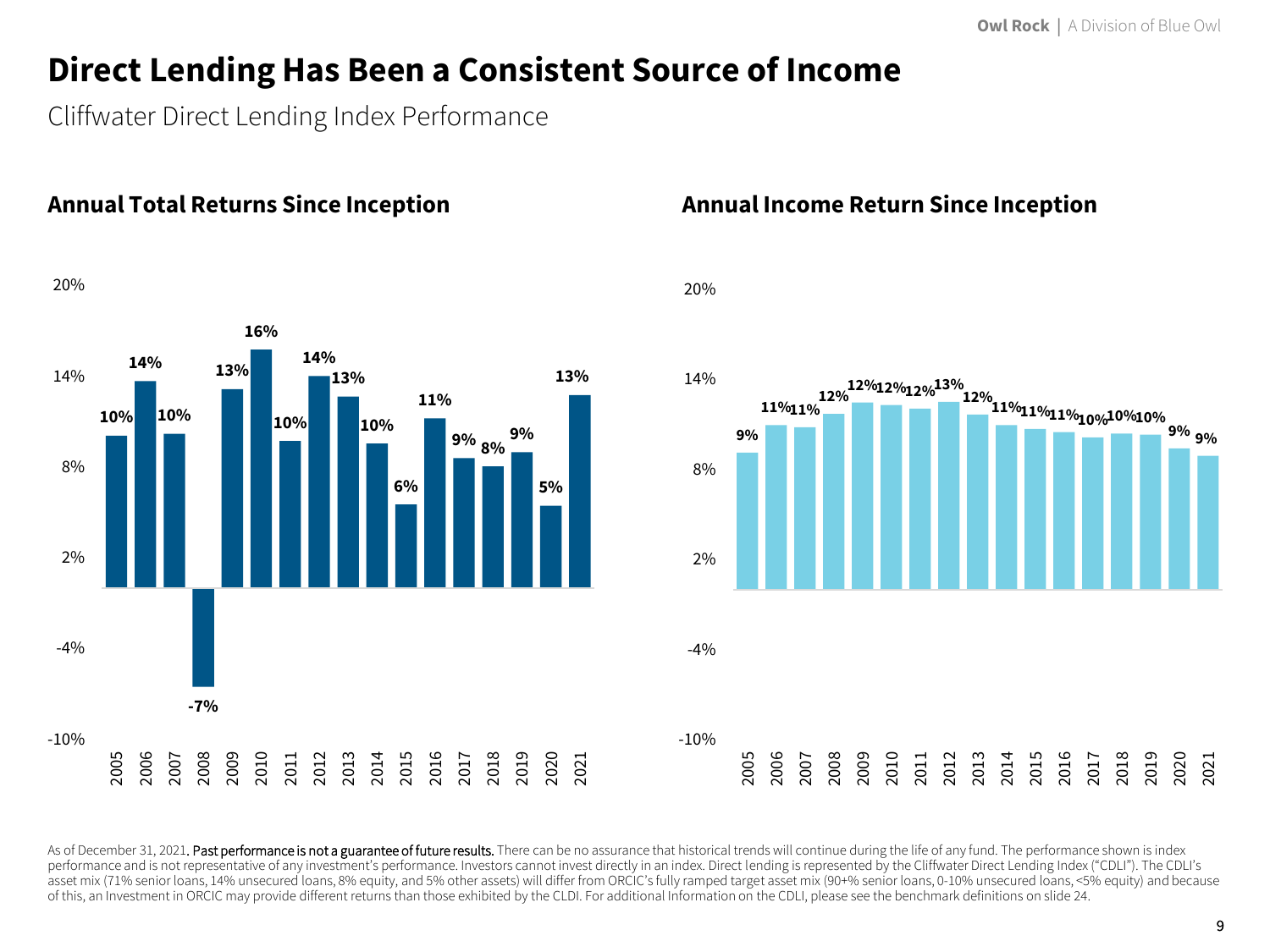### **Direct Lending Investments May Help to Insulate Portfolios From Rising Rates**

In comparison to the traditional suite of fixed income investments, floating rate notes may mitigate the impact of rising interest rates on a portfolio's value.



### **Illustrative Price Impact of 1% Rise In Interest Rates<sup>1</sup>**

As of December 31, 2021. Chart is for illustrative purposes only. Past performance is not a guarantee of future results. There can be no assurance historical trends will continue during the life of any fund. 1. Change in price is calculated as New Price = (Price + (Price \* -Duration \* Change in Interest Rates)) + (.05 \* Price \* Convexity \* (Change in Interest Rates)<sup>2</sup>). The performance shown is index performance and is not representative of any investment's performance. Investors cannot invest directly in an index. Sources: Bloomberg and Hartford Funds. Fixed income sectors shown are provided by Barclays and are represented by the following Bloomberg Barclays Indices—Treasury Inflation Protected Securities: U.S. Treasury Inflation-Protected Securities (TIPS) Index; Floating Rate Loans: U.S. Floating- Rate Note Index (BBB); Asset-backed securities: U.S. Asset-Backed Securities Index; High Yield: U.S. Corporate High-Yield Bond Index; Convertibles: U.S. Convertible Bond Index; Mortgage-backed securities. U.S. Aggregate Securitized MBS Index; Broad Market: U.S. Aggregate Bond Index; Municipals: Municipal Bond 10-Year Index; Investment Grade Corporates: U.S. Corporates Index. For Index definitions, please see the Index here Definitions page following this presentation. Fixed income security risks include credit, liquidity, call, duration, and interest-rate risk. Investments in high-yield ("junk") bonds involve greater risk of price volatility, illiquidity, and default than higher-rated debt securities. Loans can be difficult to value and highly illiquid; they are also subject to nonpayment, collateral, bankruptcy, default, extension, prepayment and insolvency risks. Mortgage related- and asset-backed securities' risks include credit, Interest-rate, prepayment, and extension risk. Municipal securities may be adversely impacted by state/local, political, economic, or market conditions. The value of inflation-protected securities (IPS) generally fluctuates with changes in real interest rates, and the market for IPSs may be less developed or liquid, and more volatile, than other securities markets. Obligations of U.S. Government agencies are supported by varying degrees of credit but are generally not backed by the full faith and credit of the U.S. Government.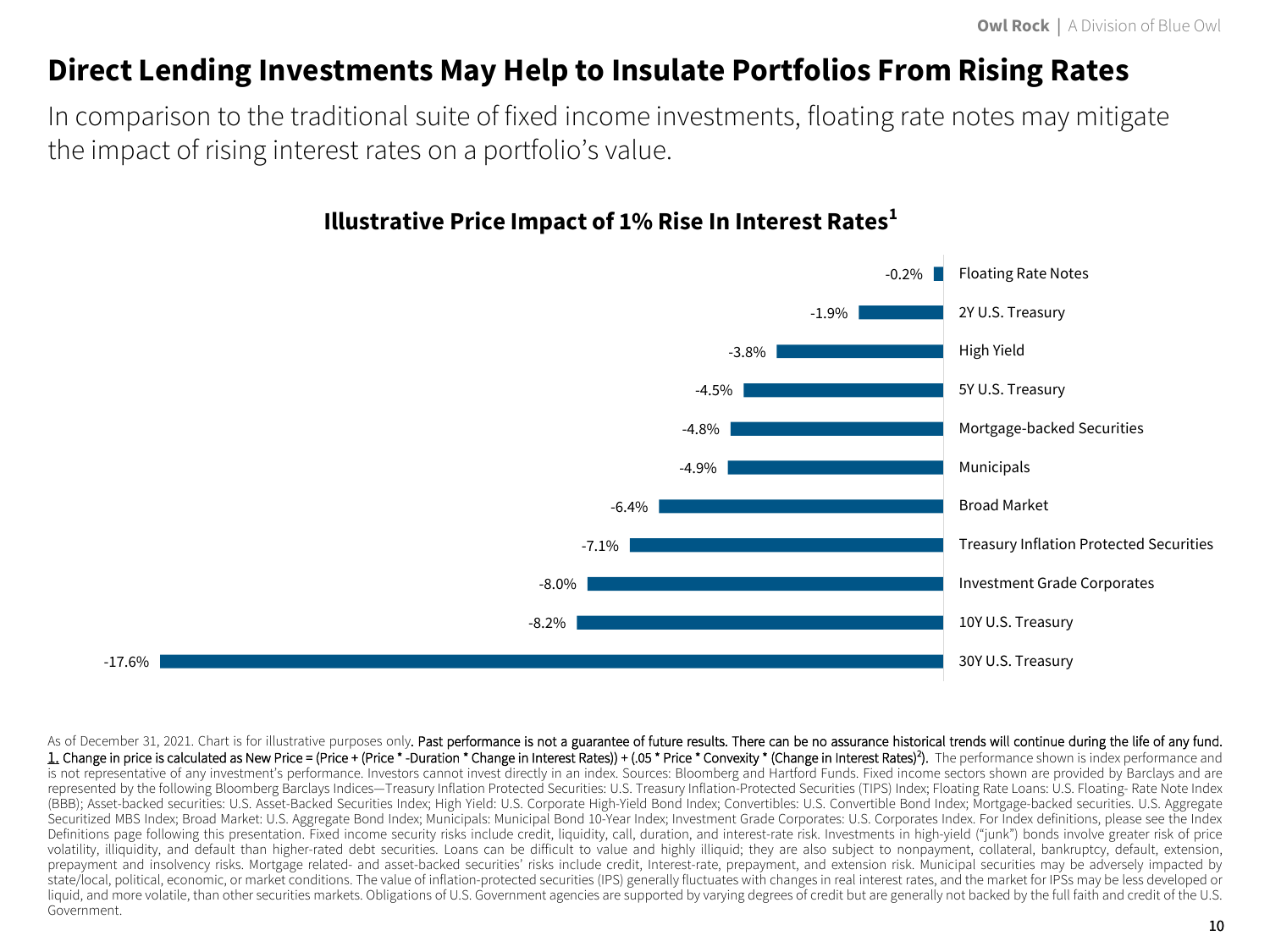# Why Owl Rock?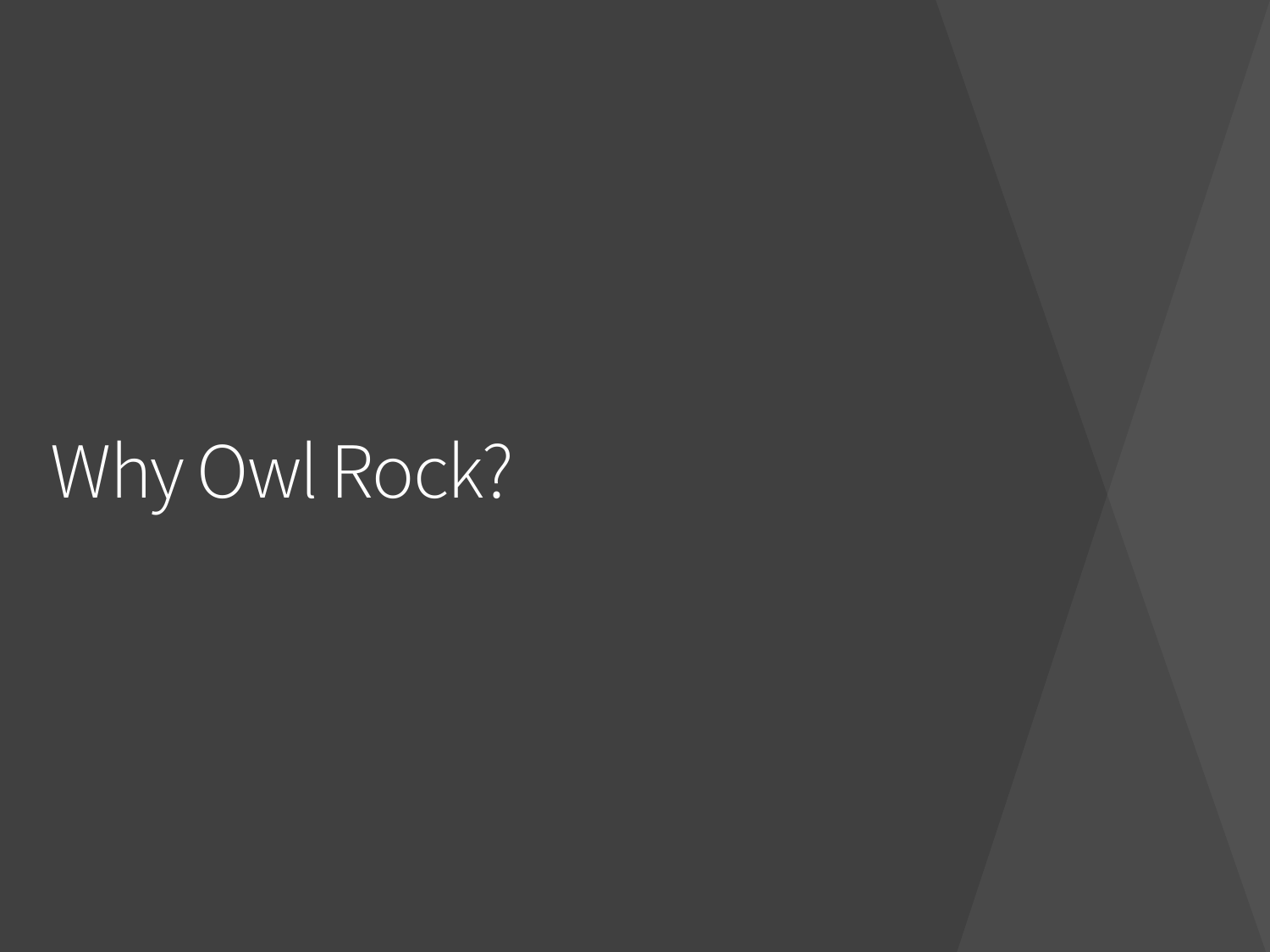### **Competitive Advantages**

As an extension of Owl Rock's leading direct lending platform, ORCIC may possess a number of advantages

|                         | • Dedicated sponsor coverage model distinguishes Owl Rock from other lenders                        |
|-------------------------|-----------------------------------------------------------------------------------------------------|
| <b>Distinct Sponsor</b> | Relationship-oriented approach at all levels aims to position Owl Rock as a first call for sponsors |
| Coverage Model          | • Co-founders manage relationships with counterparts                                                |
|                         | • Large investment team focused on direct lending                                                   |
|                         |                                                                                                     |

|                               | • Owl Rock is a scaled direct lender with the ability to commit to deals as large as \$1B                                                             |
|-------------------------------|-------------------------------------------------------------------------------------------------------------------------------------------------------|
| Scale & Large,<br>Proprietary | Allows ORCIC to commit to sizable deals through co-invest model<br>Achieve more favorable lender terms via participation in Owl Rock-led transactions |
| Pipeline                      | Sizable deal flow with more than 6,200 opportunities reviewed since inception                                                                         |
|                               | Robust, proprietary deal flow provides opportunity for selectivity                                                                                    |

#### Differentiated Approach

- Ability to provide quick, confidential, and customized solutions
- Lack of competing business line limits potential conflicts of interest
- Collaborative, solutions-oriented approach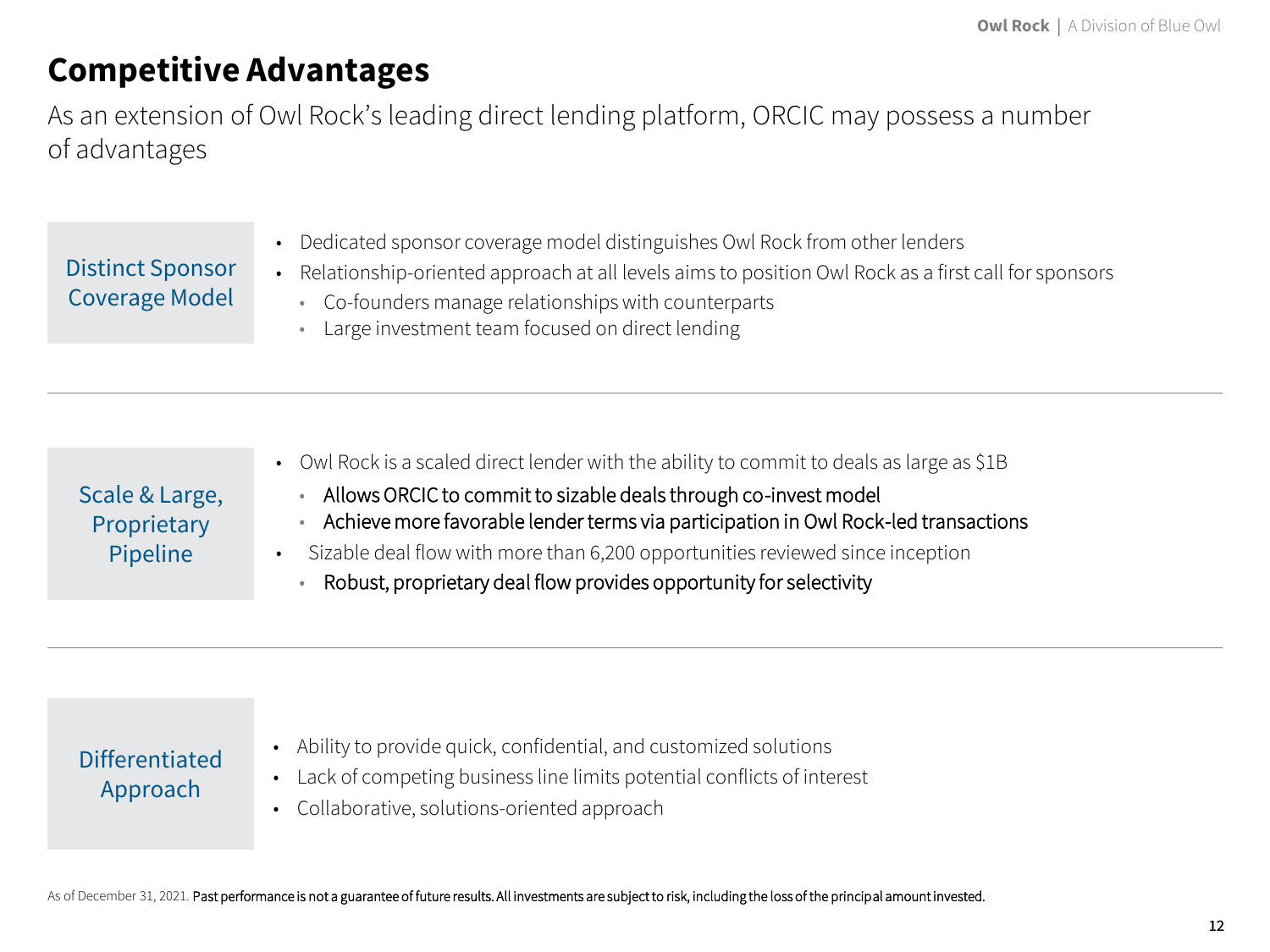### **A Track Record of Delivering Returns**

#### **Similar Fund Level Performance**

|                                               |                | Net Returns <sup>1</sup> |         |         |                 |  |  |  |
|-----------------------------------------------|----------------|--------------------------|---------|---------|-----------------|--|--|--|
|                                               | Inception Date | 1-Year                   | 3-Year  | 5-Year  | Since Inception |  |  |  |
| Owl Rock Capital Corporation <sup>2</sup>     | March 2016     | 11.1%                    | $9.2\%$ | $9.3\%$ | 9.3%            |  |  |  |
| Owl Rock Capital Corporation II <sup>3</sup>  | April 2017     | 7.9%                     | 7.6%    | N/A     | 8.6%            |  |  |  |
| Owl Rock Capital Corporation III <sup>4</sup> | June 2020      | 11.8%                    | N/A     | N/A     | 11.5%           |  |  |  |

As of December 31, 2021. Past performance is not a guarantee of future results.

1. Net Returns are based on fund level returns and reflect reinvestments of distributions and the deduction of ongoing expenses that are borne by investors, such as management fees, incentive fees, servicing fees, interest expense, offering costs, professional fees, director fees and other general and administrative expenses.

2. Owl Rock Capital Corporation (ORCC) net annualized return is based on an annualized total return calculation for the 1-year period. Total return is based on the change in net asset value ("NAV") per share (assuming dividends and distributions, if any, are reinvested in accordance with the ORCC's dividend reinvestment plan), if any, divided by the beginning NAV per share. 3 Year, 5 Year and Since inception periods are based on a Net IRR calculation due to the fund's capital call drawdown activity prior to its initial public offering in July 2019. Returns are not based on ORCC's publicly traded share price.

3. Owl Rock Capital Corporation II (ORCC II) net annualized total return is based on the change in net asset value ("NAV") per share (assuming dividends and distributions, if any, are reinvested in accordance with the ORCC II's dividend reinvestment plan), if any, divided by the beginning NAV per share (which for the purposes of this calculation is equal to the net offering price in effect at that time). ORCC II is closed to new investments.

4. Owl Rock Capital Corporation III (ORCC III) net annualized return based on IRR calculation due to capital call drawdown activity of the fund. ORCC III is closed to new investments.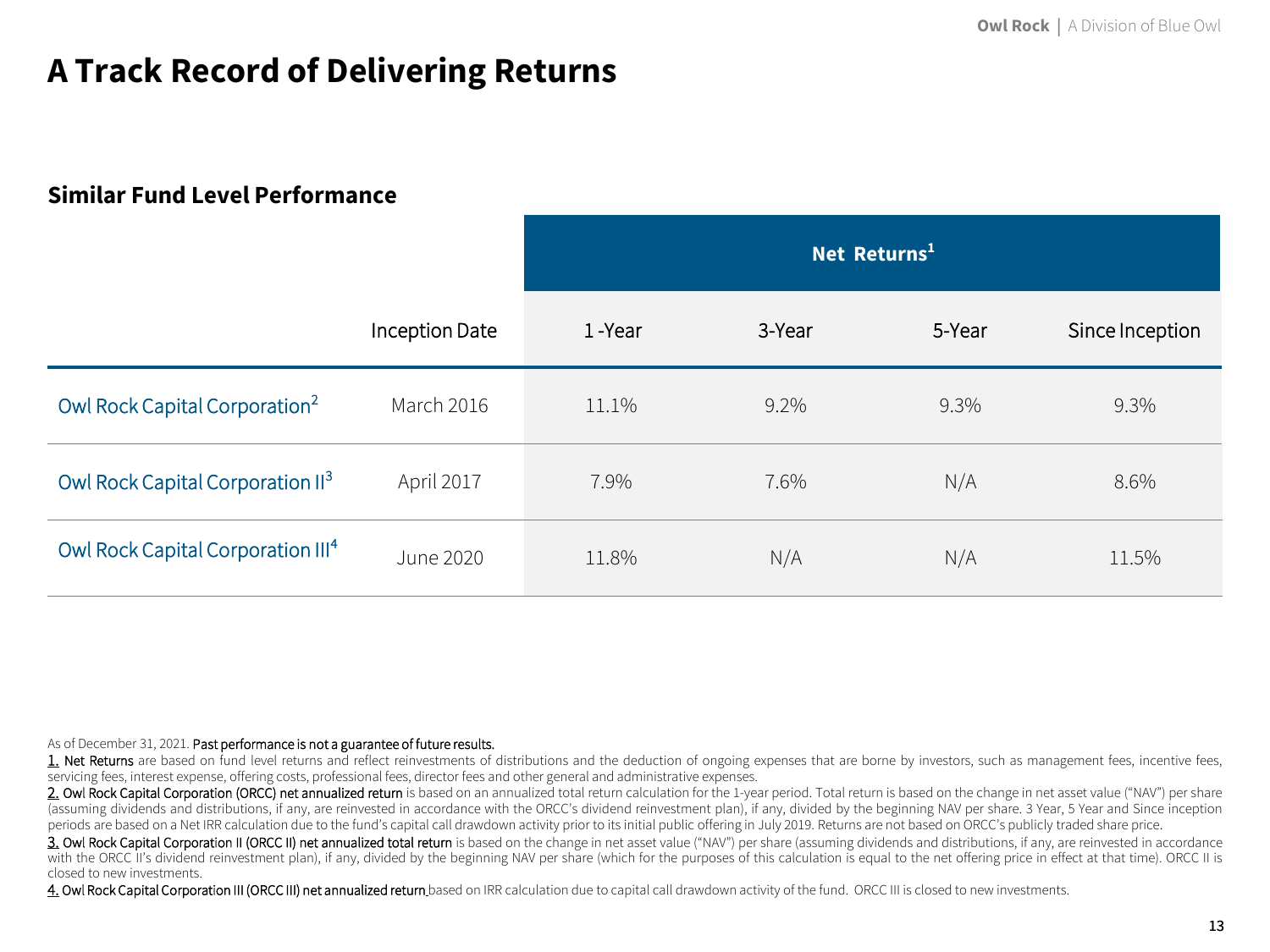### **Deep Sponsor Relationships Drive Deal Flow**

Owl Rock has generated deal flow from nearly 600 sponsors



As of December 31, 2021. Sponsors shown for educational purposes only and represent some of the more recognizable names to individual investors.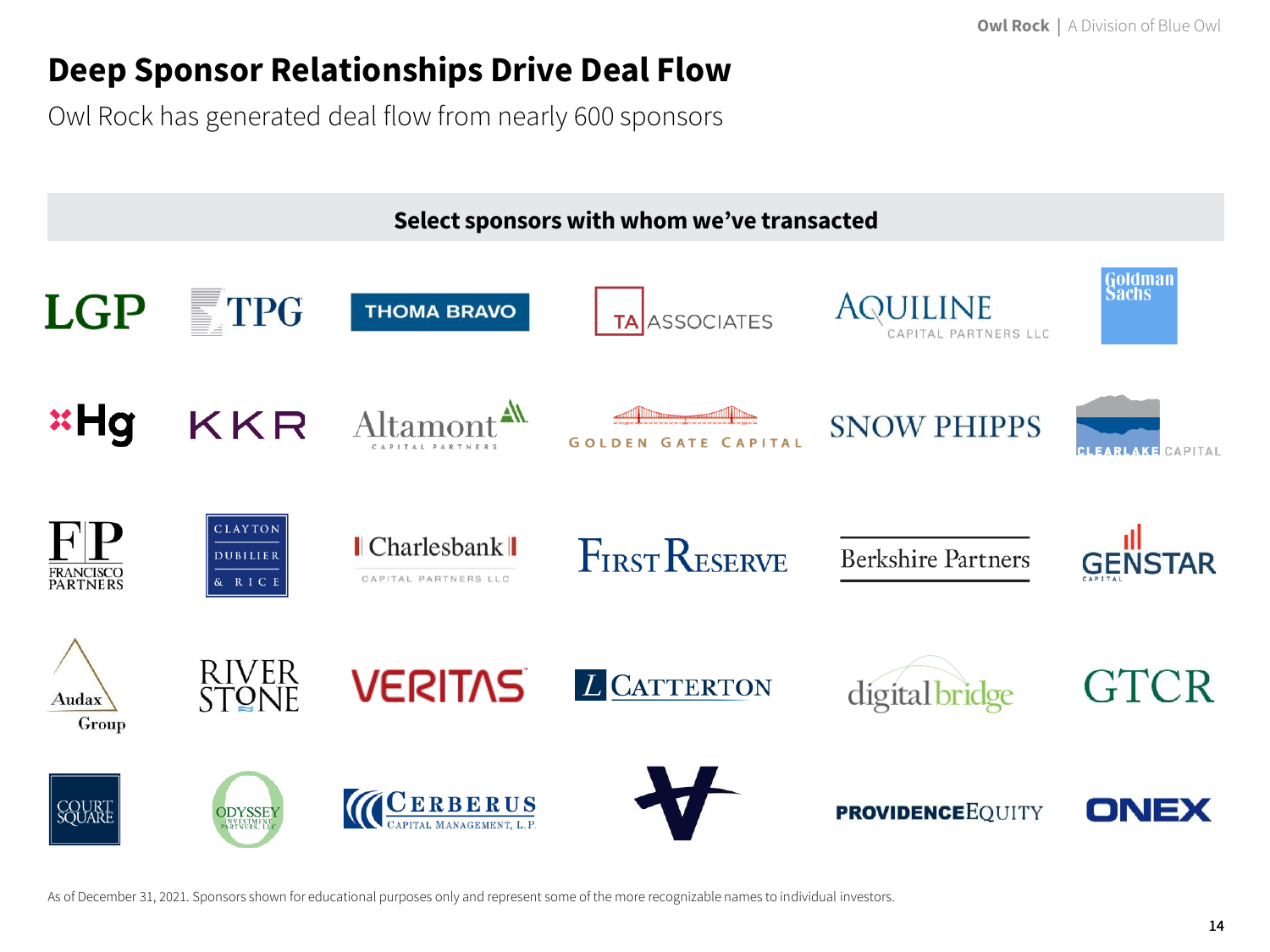### **Strong Origination Activity and Disciplined Underwriting**

Robust pipeline with more than 6,200 deals reviewed since inception coupled with a rigorous screening process enables the team to pursue only the highest conviction investment opportunities

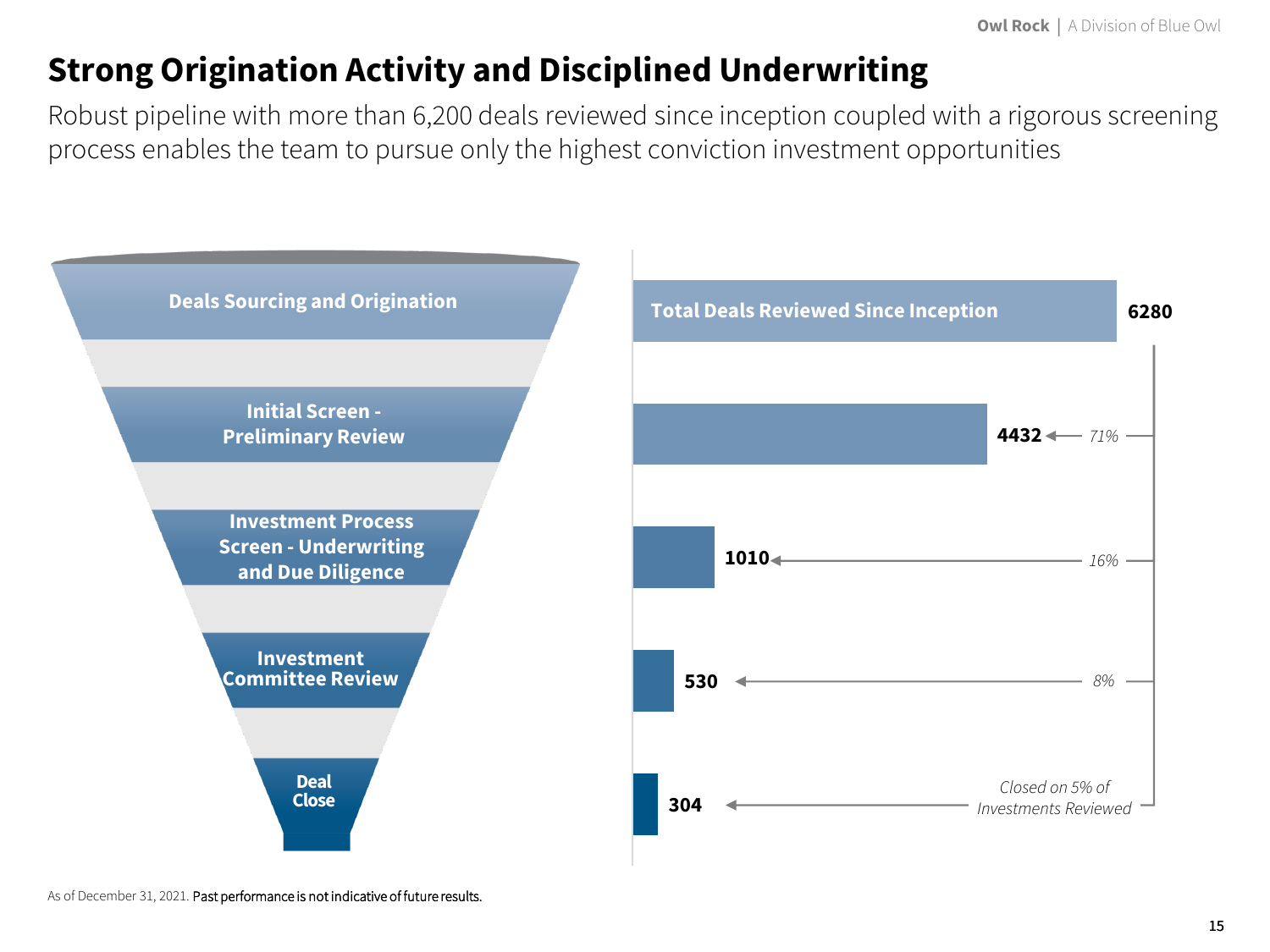### **A History of Compelling Credit Performance**

Since inception in March 2016, Owl Rock's annual loss rate of approximately 0.05% has been significantly better than market averages

**Owl Rock Credit Experience<sup>3</sup>**

**Average Annual Loss Rates1,2**



#### As of December 31, 2021. Past performance is not a guarantee of future results. There can be no assurance that historical trends will continue during the life of any fund.

1. Average annual loss rate based on total annual net realized losses across Owl Rock platform divided by the average aggregate quarterly cost of investments. The loss rate is based on the average loss rates in each year since inception from 2016 to 2021.

2. Source: SP LCD, Cliffwater, JP Morgan. Market loss rates calculated as average loss rates and defined as: for loans, based on SP LCD default rates for all loan \$ defaults as percentage of total outstanding and calculated as default\*(1 - average historical Recovery Rate) from 2016 to December 2021; Direct Lending based on Cliffwater Direct Lending Index realized gains/losses from 2Q16 to 3Q21; High Yield Bonds based on JP Morgan Default Monitor annual defaults and calculated as default\* (1 – average historical Recovery Rate) from 2016 to December 2021; Recovery rates for loans of range from 48-63% by year and 22-53% for bonds and are based on JP Morgan Default Monitor, December 2021.

3. Owl Rock credit experience based on investments made across the platform and in all direct lending strategies.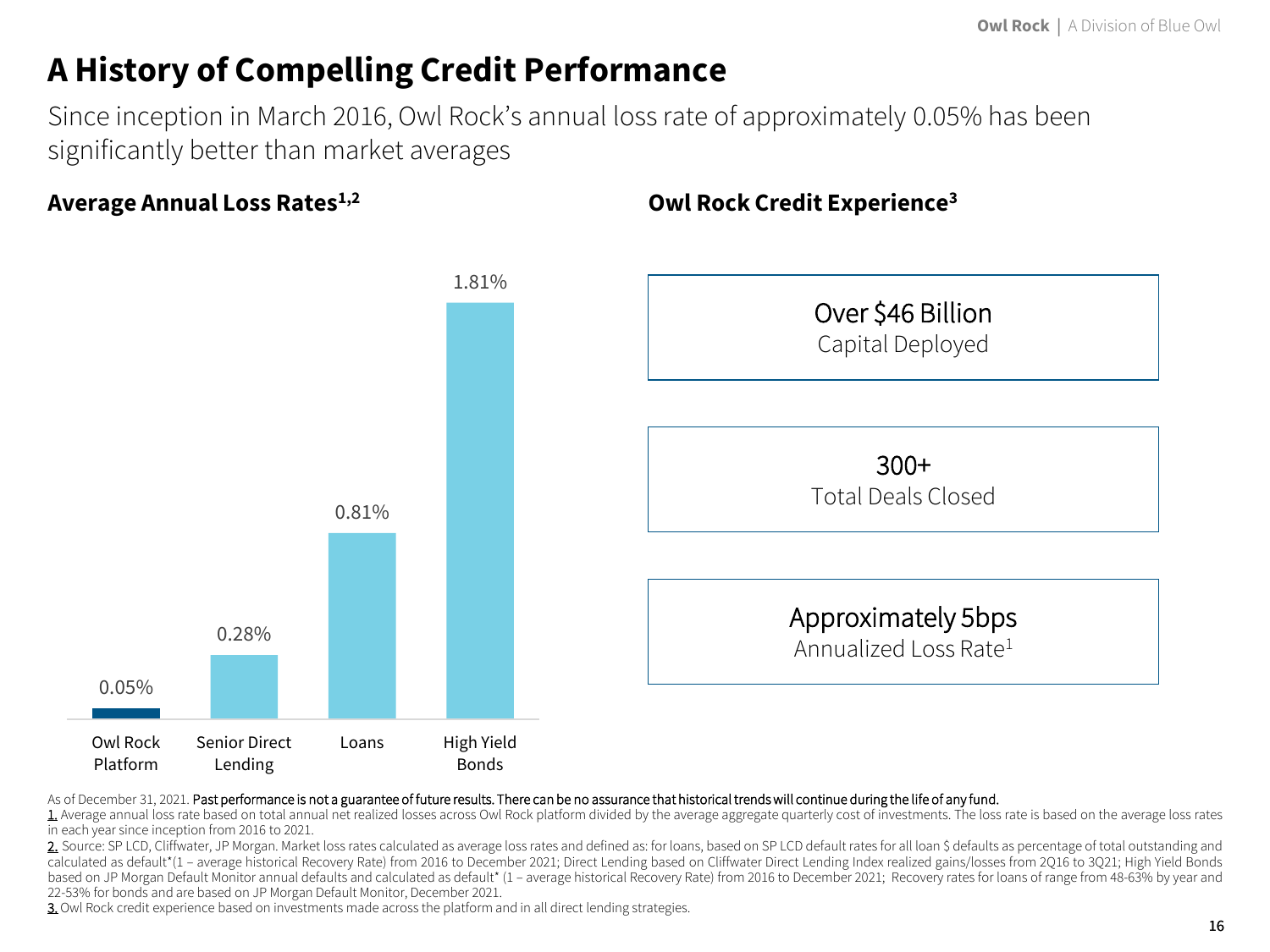## Portfolio and Performance<sup>1</sup>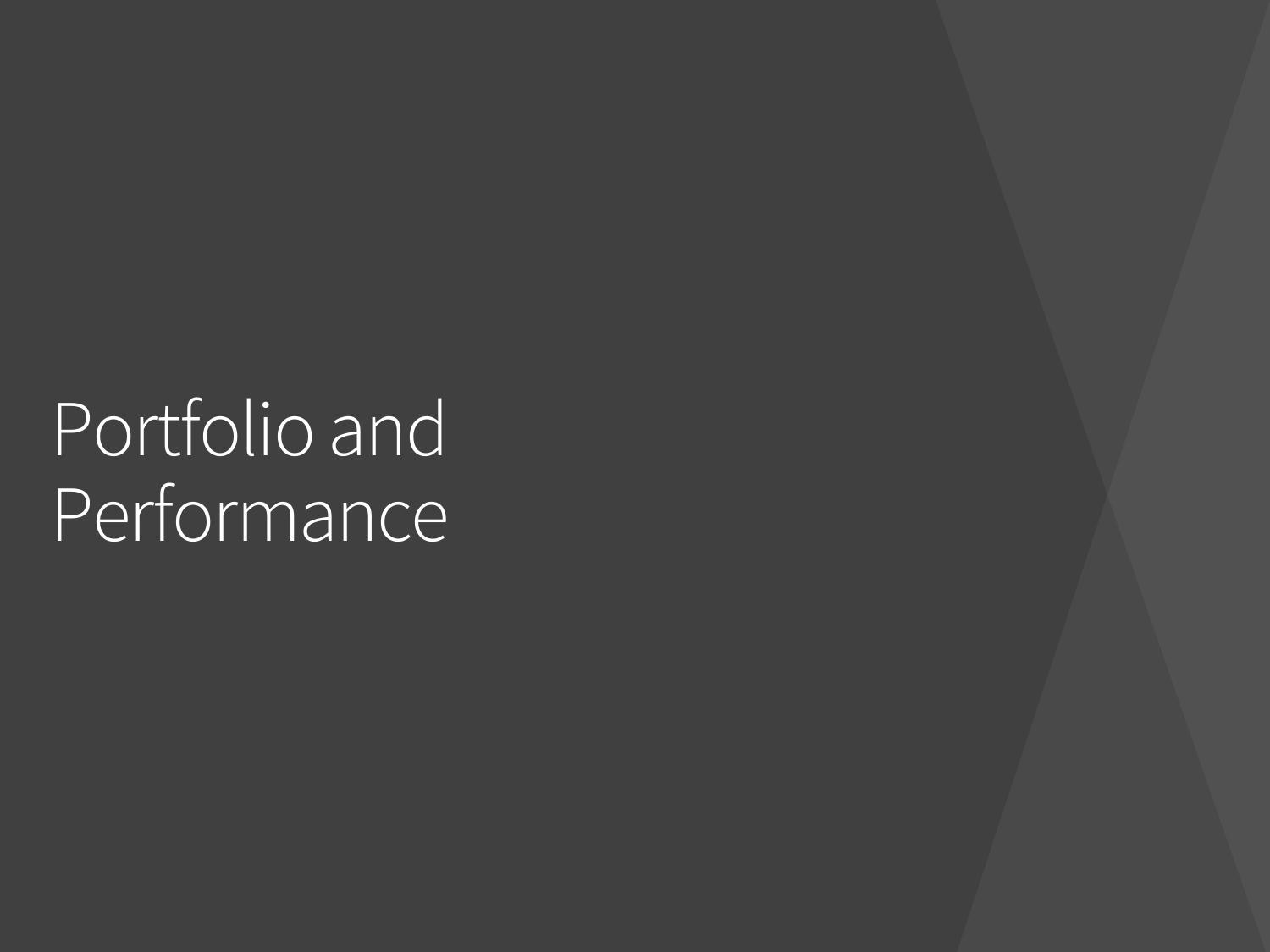### **ORCIC Portfolio Snapshot**



#### **Industry Diversification**

#### As of March 31, 2022.

1. Other industries include: Containers and packaging (3%), Specialty retail (3%), Manufacturing (3%), Distribution (2%), Chemicals (2%), Healthcare equipment and services (2%), Professional services (2%), Human resource support services (2%), Leisure and entertainment (2%), Advertising and media (2%), Infrastructure and environmental services (1%), Automotive (1%), Aerospace and defense (<1%), Education (<1%), Household products (<1%), Transportation (<1%), and Telecommunications (<1%). Totals may not sum due to rounding.

2. Based on par value and shown net of unfunded commitment amounts. Valuations may change over time. Based on debt portfolio only. Par value represents the face value of loans In the portfolio.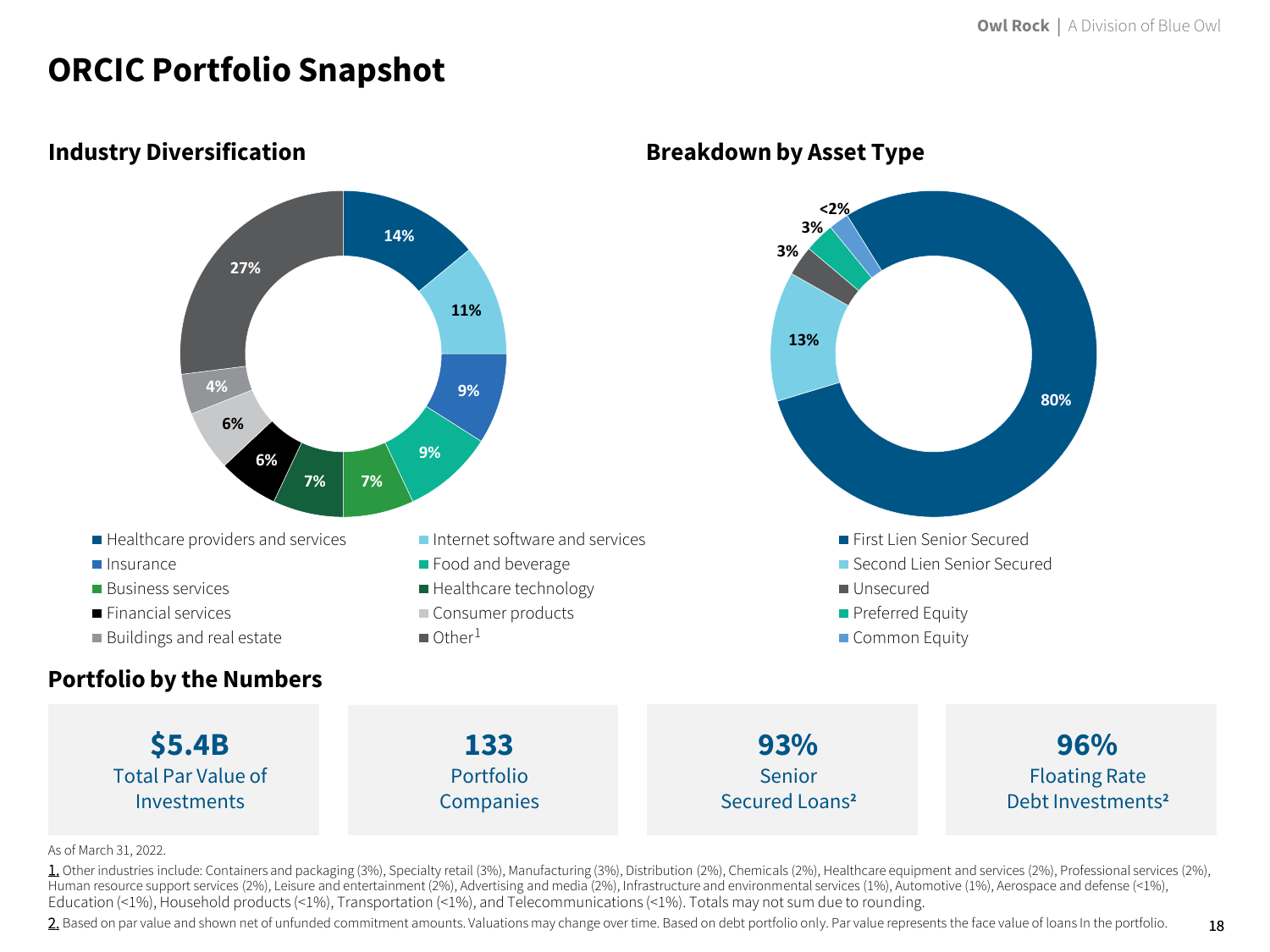### **ORCIC Performance**

| Distribution Rate <sup>1</sup> |  |
|--------------------------------|--|
| 6.41%                          |  |
| <b>Class S</b>                 |  |

**Total Returns<sup>2</sup>**

|                                      | 1-Month   | 3-Month  | <b>YTD</b> | <b>ITD</b> |
|--------------------------------------|-----------|----------|------------|------------|
| <b>Class S (With Max Sales Load)</b> | $-3.18\%$ | $-2.78%$ | $-2.78%$   | 2.38%      |
| <b>Class S (No Sales Load)</b>       | 0.21%     | 0.62%    | 0.62%      | 5.97%      |

#### As of March 31, 2022. Past performance is not a guarantee of future results.

1. Distribution payments are not guaranteed. Owl Rock Core Income Corp. may pay distributions from sources other than cash flow from operations, including, without limitation, the sale of assets, borrowings, return of capital or offering proceeds, and advances or the deferral of fees and expense reimbursements. The annualized distribution rate shown is calculated by annualizing the declared distributions per share, including any special distributions, in the stated month and dividing by the previous month's published NAV. The annualized distribution rate shown may be rounded and is net of applicable servicing fees (Class S: 0.85%)). The payment of future distributions is subject to the discretion of ORCIC's board of directors and applicable legal restrictions, therefore there can be no assurance as to the amount or timing of any such future distributions. Distributions are not guaranteed. Up to 100% of distributions have been funded and may continue to be funded by the reimbursement of certain expenses that are subject to repayment to the Adviser of ORCIC. Such waivers and reimbursements by the Adviser may not continue in the future. For the quarter that ended on December 31, 2021, the Adviser did not provide expense support and none of the distributions paid came from offering proceeds.

2. Returns are compounded monthly. Total return is calculated as the change in monthly NAV (assuming any dividends and distributions, net of shareholder servicing fees, are reinvested in accordance with the Company's dividend reinvestment plan), if any, divided by the beginning NAV. Returns reflect reinvestments of distributions and the deduction of ongoing expenses that are borne by investors, such as management fees, incentive fees, servicing fees, interest expense, offering costs, professional fees, director fees and other general and administrative expenses. An investment in the Company is subject to a maximum upfront sales load (Class S: 3.5%) which will reduce the amount of capital available for investment. Operating expenses may vary in the future based on the amount of capital raised, the Adviser's election to continue expense support, and other unpredictable variables. Total returns based on the max upfront fee load for an investor starting at the inception of the respective share class, which for Class S is April 1, 2021.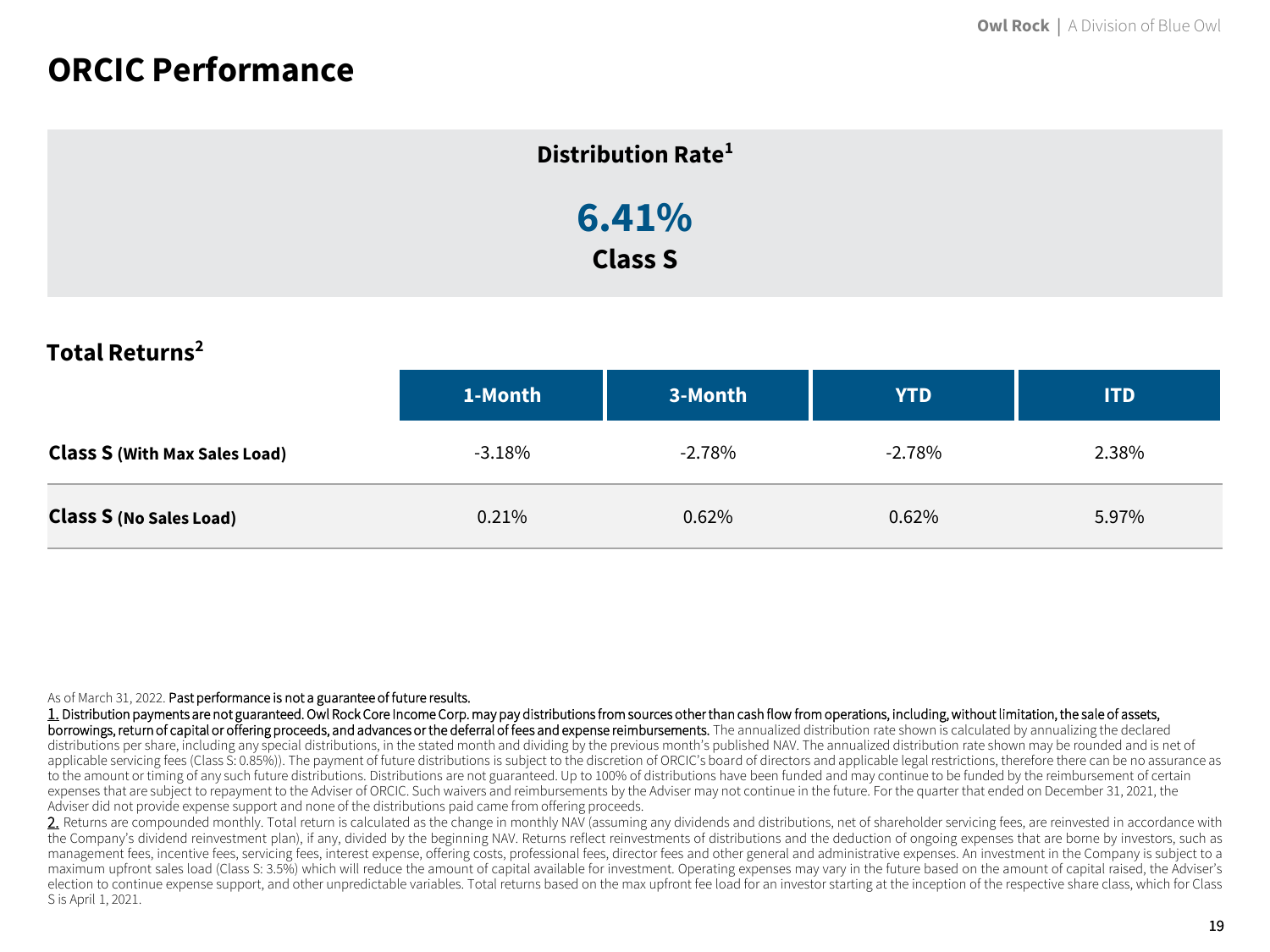## **ORCIC Historical Distributions | Class S**

|                                         | Jan                      | <b>Feb</b>               | Mar      | Apr                 | <b>May</b> | Jun                                                                   | Jul                      | Aug | <b>Sept</b>              | <b>Oct</b> | <b>Nov</b> | <b>Dec</b> |
|-----------------------------------------|--------------------------|--------------------------|----------|---------------------|------------|-----------------------------------------------------------------------|--------------------------|-----|--------------------------|------------|------------|------------|
| <b>2022 Base</b><br><b>Distribution</b> | \$0.0558                 | \$0.0558                 | \$0.0558 | \$0.0558            |            |                                                                       |                          |     |                          |            |            |            |
| 2022 Special<br><b>Distribution</b>     | $\overline{\phantom{0}}$ | $\overline{\phantom{a}}$ |          |                     |            |                                                                       |                          |     |                          |            |            |            |
| <b>2021 Base</b><br><b>Distribution</b> | $\sim$                   |                          |          | $$0.0515$ $$0.0515$ |            | $$0.0515$ $$0.0515$ $$0.0515$ $$0.0515$ $$0.0515$ $$0.0515$ $$0.0515$ |                          |     |                          |            |            | \$0.0515   |
| 2021 Special<br><b>Distribution</b>     | $\sim$                   |                          | $-$      |                     |            |                                                                       | $\overline{\phantom{a}}$ |     | $\overline{\phantom{a}}$ | \$0.0014   | \$0.0029   | \$0.0043   |

#### **Total Distributions (Net of Fees)**

| 2022           |                                     |  |                                                                                           |  |  |  |
|----------------|-------------------------------------|--|-------------------------------------------------------------------------------------------|--|--|--|
| <b>Class S</b> | \$0.0491 \$0.0497 \$0.0491 \$0.0493 |  |                                                                                           |  |  |  |
| 2021           |                                     |  |                                                                                           |  |  |  |
| <b>Class S</b> |                                     |  | \$0.0450 \$0.0450 \$0.0450 \$0.0450 \$0.0450 \$0.0450 \$0.0450 \$0.0464 \$0.0479 \$0.0493 |  |  |  |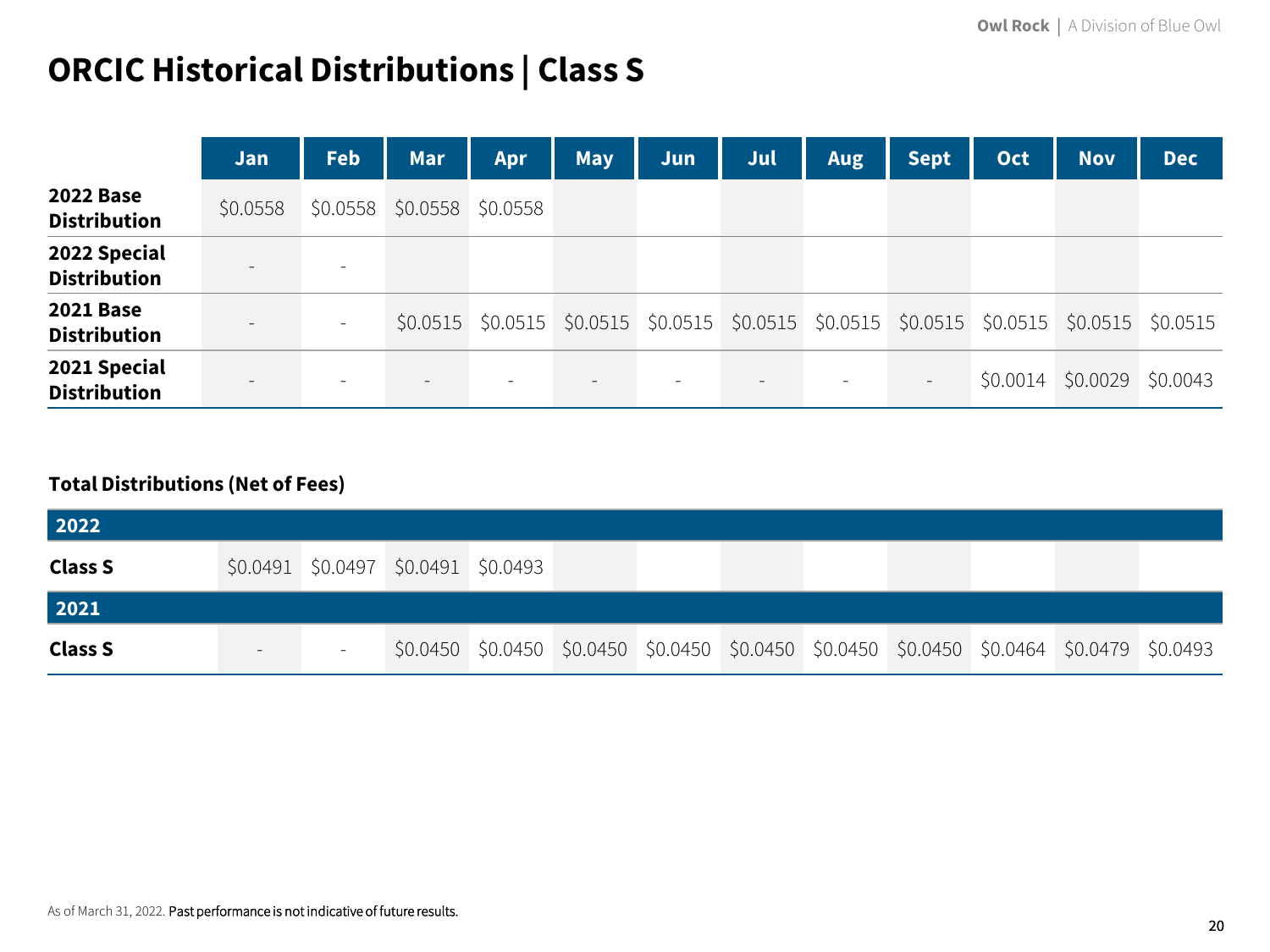### **Select Case Studies**

parexel.

talend

### **Parexel**

- Parexel is a global contract research organization (CRO) that assists pharmaceutical companies manage and execute clinical trials
- In November 2021, EQT Partners and Goldman Sachs Asset Management partnered to acquire Parexel for \$8.5 billion.
- Owl Rock served as Joint Lead Arranger and Administrative Agent for the \$900 million 2nd Lien Term Loan
- \$3,600mm Credit Facilities (\$2,700mm 1st Lien Term Loan, \$900mm 2<sup>nd</sup> Lien Term Loan)
- $\frac{1^{\text{st}} \text{Lien:}}{1^{\text{st}} \text{Lien:}}$  L + 3.50%, 0.50% LIBOR floor; 2<u>nd Lien:</u> L + 6.50%, 0.50% LIBOR floor
- $\cdot$  1<sup>st</sup> Lien: 7.0-year maturity; 2<sup>nd</sup> Lien: 8.0-year maturity

### **Talend**

- Talend is a provider of enterprise data integration software. The Company's offerings allow organizations to extract data from multiple systems (ERP, CRM, SaaS applications, etc.), convert that data to a consistent format, and ultimately move it to a data warehouse for further analysis.
- In Q3 2021, Thoma Bravo completed the take-private transaction of Talend for approximately \$2.4 billion. The transaction was financed via new cash equity and Senior Secured Credit Facilities.
- Owl Rock served as Joint Lead Arranger and Administrative Agent on the Credit Facilities
- \$1,075mm Credit Facilities (\$75mm Revolver; \$1,000mm 1st Lien Term Loan)
- $\cdot$  L + 6.00%, 0.75% LIBOR floor
- 7.0-year maturity

21 As of December 31, 2021. Past performance is not indicative of future results. All investments are subject to risk, including the loss of the principal amount invested. Case studies are represented by one or more of the top 5 positions by capital invested in the previous quarter. This is for Illustrative purposes only and is not indicative of actual client results, nor the performance of an actual investment made by Owl Rock. When reviewing case studies, they should be viewed with the benefit of hindsight and not be relied upon as a guarantee of loan, as terms can and will be different based on Individual needs. Future investments made on behalf of any Owl Rock Fund may not be comparable in quality or performance to the investments described herein. Case studies for all Investments made by Owl Rock on behalf of its clients are available upon request.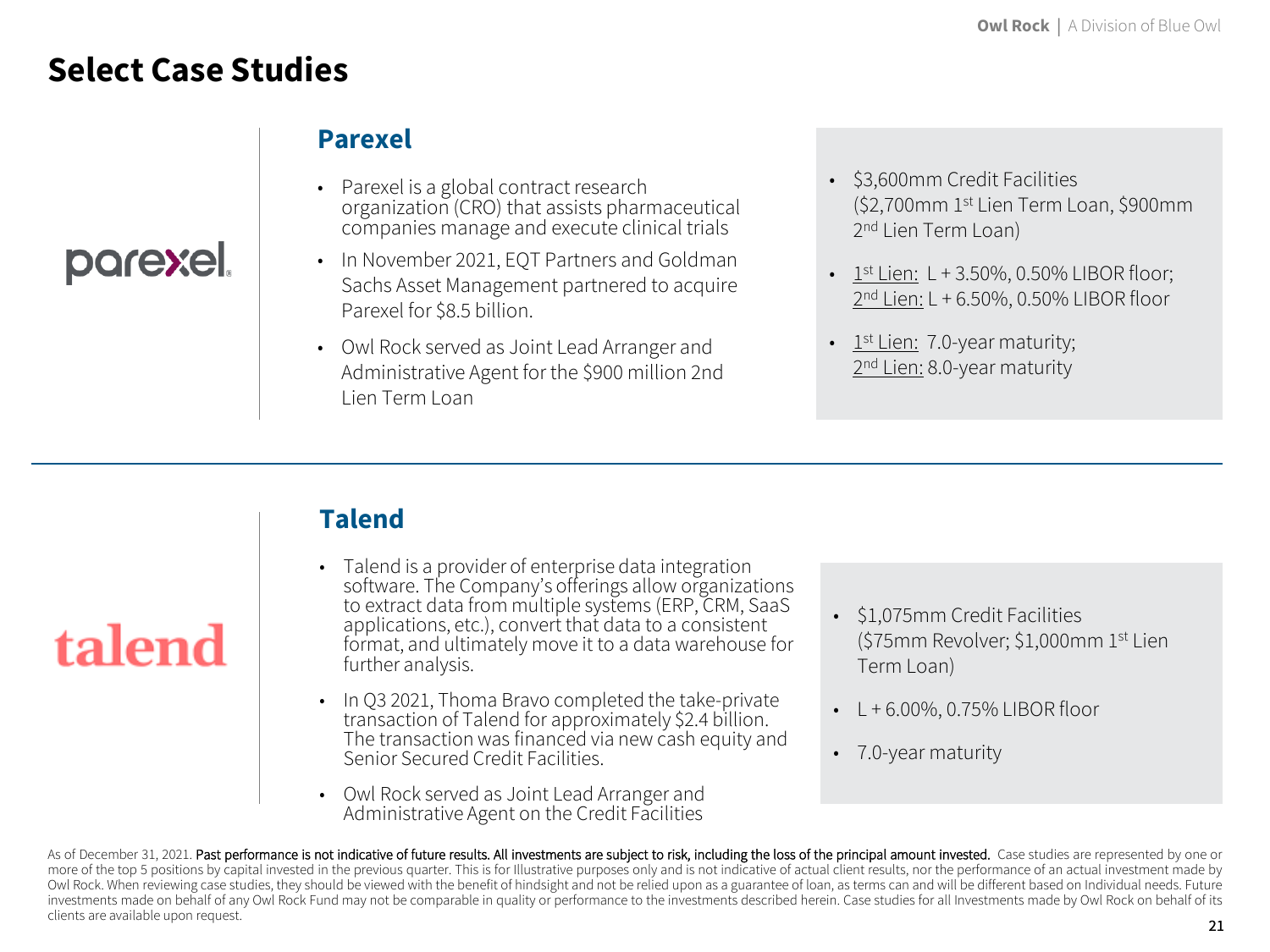### **ORCIC Summary of Key Terms**

| <b>Structure</b>                          | Perpetually non-traded business development company; ORCIC does not intend to seek a<br>liquidity event                                                                                                                            |
|-------------------------------------------|------------------------------------------------------------------------------------------------------------------------------------------------------------------------------------------------------------------------------------|
| <b>Fund Leverage</b>                      | Target 0.9x - 1.25x debt-to-equity with regulatory cap at 2.0x                                                                                                                                                                     |
| <b>Management Fee</b>                     | 1.25% of net assets (no management fee on leverage)                                                                                                                                                                                |
| <b>Incentive Fee</b>                      | 12.5% of net investment income subject to 5% hurdle<br>$\bullet$<br>• 12.5% of realized capital gains                                                                                                                              |
| Distributions <sup>1</sup>                | Paid monthly (distributions are not guaranteed, may represent a return of capital and may be paid from<br>sources other than cash flow from operations)                                                                            |
| <b>Tax Reporting</b>                      | 1099                                                                                                                                                                                                                               |
| <b>Closings</b>                           | Monthly closes; 100% of capital invested upon closing                                                                                                                                                                              |
| Liquidity <sup>5</sup>                    | Up to 5%/quarter; 20%/year (share repurchase plan). No early withdrawal charge.                                                                                                                                                    |
| <b>Suitability<sup>6</sup></b>            | Gross annual income of at least \$70,000 and a net worth of at least \$70,000; or a net worth of at<br>least \$250,000. Certain states have higher suitability standards, please refer to the fund prospectus<br>for full details. |
|                                           | <b>Class S</b>                                                                                                                                                                                                                     |
| <b>Minimum Initial Investment</b>         | \$10,000                                                                                                                                                                                                                           |
| Max Upfront Fee <sup>2,3</sup>            | Up to 3.50% of net offering proceeds                                                                                                                                                                                               |
| <b>Ongoing Service Fee</b> <sup>2,4</sup> | 0.85% of net asset value (annualized)                                                                                                                                                                                              |

This information is summary in nature and is in no way complete, and these terms have been simplified for illustrative purposes and may change materially at any time without notice. In particular, this information omits certain important details about the stated terms and does not address certain other key Fund terms or risks or represent a complete list of all ORCIC terms. If you express an interest in investing in ORCIC, you will be provided with a prospectus, subscription agreement, and other documents ("Fund Documents"), which shall govern in the event of any conflict with the general terms listed herein. You must rely only on the information contained in the Fund Documents in making any decision to invest. Please see prospectus for corresponding terms.

22 1. Distribution payments are not guaranteed. Owl Rock Core Income Corp. may pay distributions from sources other than cash flow from operations, including, without limitation, the sale of assets, borrowings, return of capital or offering proceeds, and advances or the deferral of fees and expense reimbursements. 2. To be paid by the investor. 3. Composition of Class S upfront sales load may change but will not exceed 3.50%. 4. Ongoing Service Fee, together with the Maximum Upfront Sales Load, to be capped at 10% of gross proceeds or such other lower amount as Owl Rock may negotiate with its distribution partners. 5. Any periodic repurchase offers are subject in part to our available cash and compliance with the BDC and RIC qualification and diversification rules promulgated under the 1940 Act and the Code, respectively. While we intend to continue to conduct quarterly repurchase offers as described above, we are not required to do so and may suspend or terminate the share repurchase program at any time. Repurchase offers are subject to Board approval. 6. Suitability requirements vary by broker-dealer. Please consult your financial representative.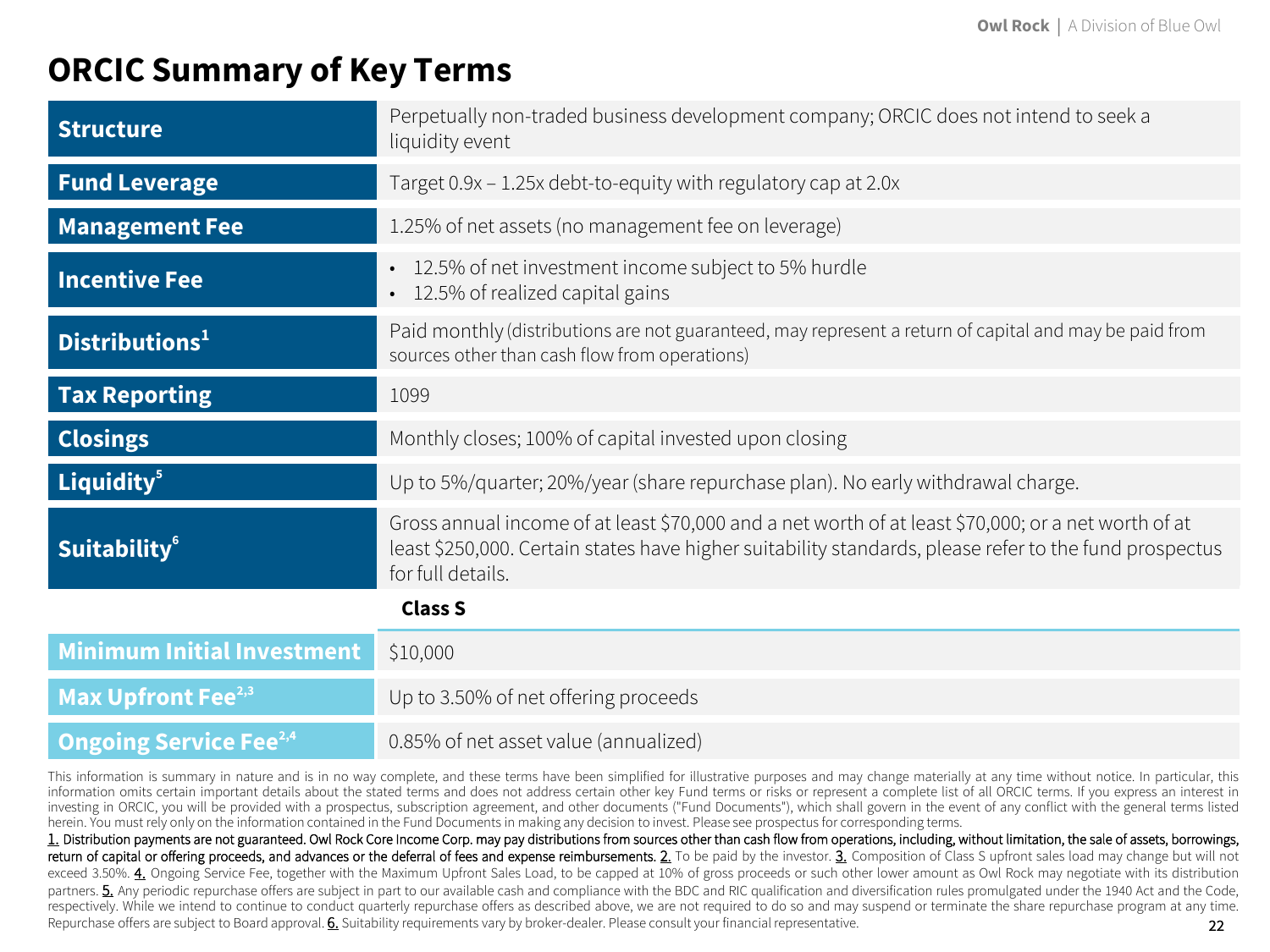### **ORCIC Risk Factors**

An investment in Owl Rock Core Income Corp. ("ORCIC") is speculative and involves a high degree of risk, including the risk of a substantial loss of investment, as well as substantial fees and costs, all of which can impact an investor's return. The following are some of the risks involved in an investment in ORCIC's common shares; however, an investor should carefully consider the fees and expenses and information found in the "Risk Factors" section of the ORCIC prospectus before deciding to invest:

- You should not expect to be able to sell your shares regardless of how ORCIC performs and you should consider that you may not have access to the money you invest for an indefinite period of time. An investment in shares of ORCIC's common stock is not suitable for you if you need access to the money you invest.
- ORCIC does not intend to list its shares on any securities exchange and does not expect a secondary market in its shares to develop. As a result, you may be unable to reduce your exposure in any market downturn. If you are able to sell your shares before a liquidity event is completed, you will likely receive less than your purchase price.
- Beginning no later than the first full calendar quarter after the date that ORCIC sells shares to a person or entity other than Owl Rock Capital Advisors LLC, its investment adviser (the "Adviser"), or ORCIC's directors, officers and/or other affiliated persons and entities, ORCIC intends to implement a share repurchase program pursuant to which it intends to conduct quarterly repurchases of a limited number of outstanding shares of its common stock. ORCIC's board of directors has complete discretion to determine whether ORCIC will engage in any share repurchase, and if so, the terms of such repurchase. ORCIC's share repurchase program will include numerous restrictions that limit your ability to sell your shares. As a result, share<br>repurchases may not be availabl terminate the share repurchase program at any time.
- Distributions on ORCIC's common stock may exceed ORCIC's taxable earnings and profits, particularly during the period before it has substantially invested the net proceeds from its public<br>offering. Therefore, portions of t original investment in shares of ORCIC common stock. As a result, a return of capital will (i) lower your tax basis in your shares and thereby increase the amount of capital gain (or decrease the amount of capital loss) realized upon a subsequent sale or redemption of such shares, and (ii) reduce the amount of fundsORCIC has for investment in portfolio companies. ORCIC has not established any limit on the extent to which it may use offering proceeds to fund distributions.
- Distributions may also be funded in significant part, directly or indirectly, from (i) the waiver of certain investment advisory fees, that will not be subject to repayment to the Adviser and/or (ii) the deferral of certain investment advisory fees that may be subject to repayment to the Adviser and/or (iii) the reimbursement of certain operating expenses, that will be subject to read to subject to read to make a subje deferrals of fees and reimbursements by ORCIC's affiliates, such funding may not continue in the future. If ORCIC's affiliates do not agree to reimburse certain of its operating expenses or waive certain of their advisory fees, then significant portions of ORCIC's distributions may come from offering proceeds or borrowings. The repayment of any amounts owed to ORCIC's affiliates will reduce future distributions to which you would otherwise be entitled.
- The payment of fees and expenses will reduce the funds available for investment, the net income generated, the funds available for distribution and the book value of the common shares. In addition, the fees and expenses paid will require investors to achieve a higher total net return in order to recover their initial investment. Please see ORCIC's prospectus for details regarding its fees and expenses.
- ORCIC intends to invest in securities that are rated below investment grade by rating agencies or that would be rated below investment grade if they were rated. Below investment grade securities, which are often referred to as "junk," have predominantly speculative characteristics with respect to the issuer's capacity to pay interest and repay principal. They may also be illiquid and difficult to value.
- The Adviser and its affiliates face a number of conflicts with respect to ORCIC. Currently, the Adviser and its affiliates manage other investment entities, including Owl Rock Capital Corporation and Owl Rock Capital Corporation II, and are not prohibited from raising money for and managing future investment entities that make the same types of investments as those ORCIC targets. As a result, the time and resources that the Adviser devotes to ORCIC may be diverted. In addition, ORCIC may compete with any such investment entity also managed by the Adviser for the same investors and investment opportunities. Furthermore, the Adviser may face conflicts of interest with respect to services it may perform for companies in which ORCIC invests as it may receive fees in connection with such services that may not be shared with ORCIC.
- The incentive fee payable by ORCIC to the Adviser may create an incentive for the Adviser to make investments on ORCIC's behalf that are risky or more speculative than would be the case in the absence of such compensation arrangements. ORCIC may be obligated to pay the Adviser incentive fees even if ORCIC incurs a net loss due to a decline in the value of its portfolio and even if its earned interest income is not payable in cash.
- The information provided above is not directed at any particular investor or category of investors and is provided solely as general information about Blue Owl Capital Inc.'s products and services to regulated financial intermediaries and to otherwise provide general investment education. No information contained herein should be regarded as a suggestion to engage in or refrain from any investment-related course of action as Blue Owl Securities LLC, its affiliates, and ORCIC are not undertaking to provide impartial investment advice, act as an impartial adviser, or give advice in a fiduciary capacity with respect to the materials presented herein.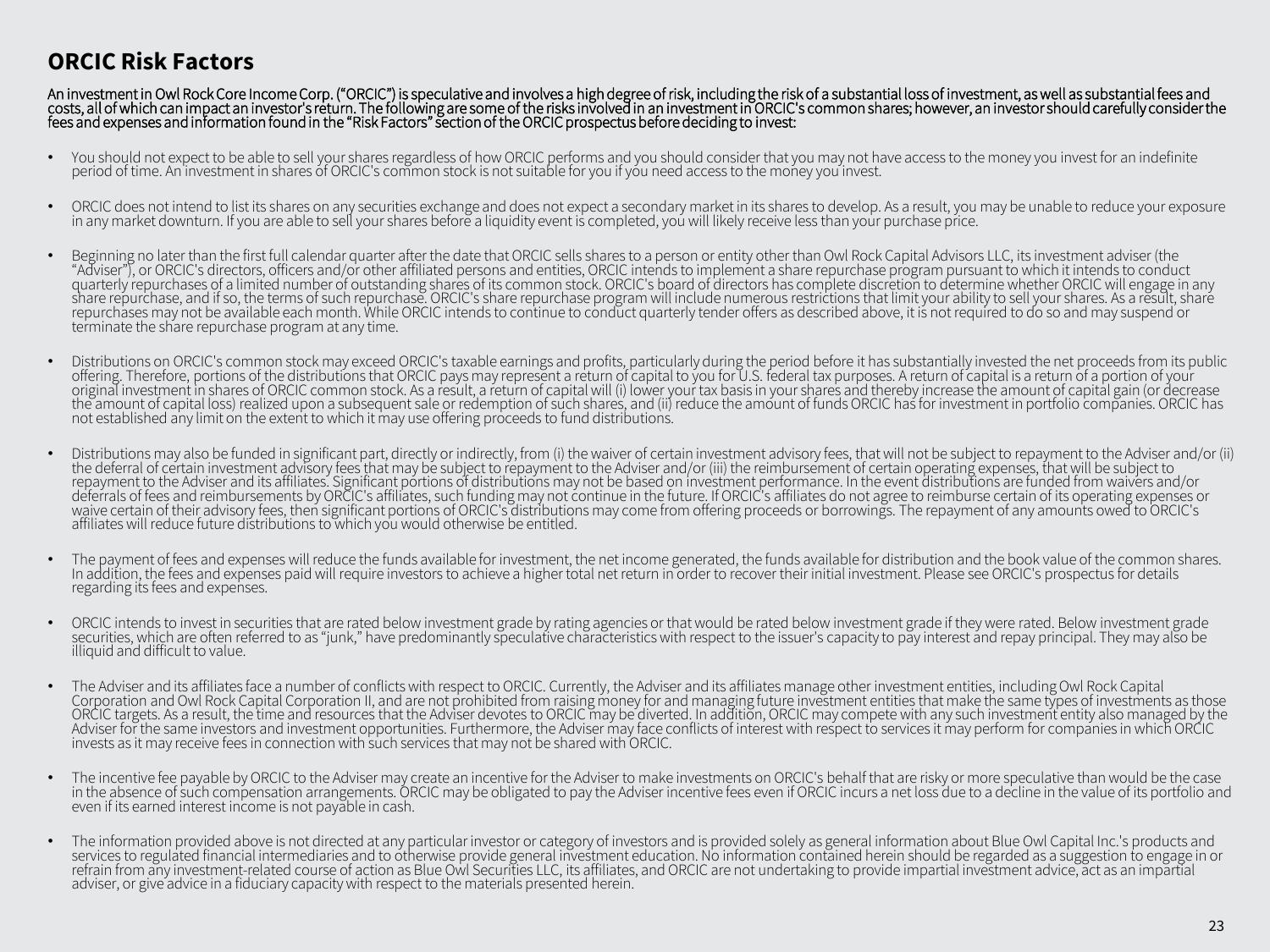### **Important Information**

**Unless otherwise indicated, the Report Date referenced herein is December 31, 2021.**

#### **Past performance is not a guide to future results and is not indicative of expected realized returns.**

#### **Assets Under Management ("AUM") refers to the assets that we manage and are generally equal to the sum of (i) net asset value ("NAV"); (ii) drawn and undrawn debt; and (iii) uncalled capital commitments.**

This presentation contains proprietary information regarding Blue Owl Capital Inc. ("Blue Owl"), its affiliates and investment program, funds sponsored by Blue Owl, including the Owl Rock Funds, Dyal Funds and the Oak Street Funds (collectively the "Blue Owl Funds") as well as investment held by the Blue Owl Funds. This presentation and the information contained in this presentation may not be reproduced or distributed to persons other than the recipient without express permission from Blue Owl.

This presentation contains case studies and other discussions of selected investments made by the Owl Rock Funds. These discussions provide descriptions and certain key aspects of such investments and are presented for informational purposes only and are intended to illustrate Owl Rock's sourcing experience and the profile and types of investments and investment strategies which may be pursued by Owl Rock. The types investments are not necessarily indicative of the types investments that Owl Rock may seek to make, or be able to make, in the future. Any future investment vehicle that Owl Rock may sponsor or advise in the future, may pursue and consummate different types of investments in different concentrations, than those selected for illustrative purposes in this presentation. Further, references to investments included in illustrative case studies are presented to illustrate Owl Rock's investment processes only and should not be construed as a recommendation of any particular investment. Past performance of any investment described in these illustrative case studies is not indicative of future results that may be obtained by any Owl Rock fund, and there can be no assurance that any such fund or other vehicle will achieve comparable results.

The views expressed and, except as otherwise indicated, the information provided are as of the report date and are subject to change, update, revision, verification, and amendment, materially or otherwise, without notice, as market or other conditions change. Since these conditions can change frequently, there can be no assurance that the trends described herein will continue or that any forecasts are accurate. In addition, certain of the statements contained in this presentation may be statements of future expectations and other forward-looking statements that are based on the current views and assumptions of Blue Owl and involve known and unknown risks and uncertainties (including those discussed below) that could cause actual results, performance, or events to differ materially from those expressed or implied in such statements. These statements may be forward-looking by reason of context or identified by words such as "may, will, should, expects, plans, intends, anticipates, believes, estimates, predicts, potential or continue" and other similar expressions. Neither Blue Owl, its affiliates, nor any of Blue Owl's or its affiliates' respective advisers, members, directors, officers, partners, agents, representatives or employees or any other person (collectively the "Blue Owl Entities") is under any obligation to update or keep current the information contained in this document.

#### Benchmark Definitions

S&P 500 Index: A stock market index that measures the stock performance of 500 large companies listed on stock exchanges in the United States.

10-Year Treasury: The 10-year Treasury note is a debt obligation issued by the United States government with a maturity of 10 years upon initial issuance. A 10-year Treasury note pays interest at a fixed rate once every six months and pays the face value to the holder at maturity.

U.S. Aggregate represented by the Bloomberg Barclays US Aggregate Bond Index. This index is a broad-based flagship benchmark that measures the investment grade, US dollar-denominated, fixedrate taxable bond market. The index includes Treasuries, government-related and corporate securities, mortgage-backed securities, asset backed securities and commercial mortgaged backed securities.

Corp. Investment Grade represented by the Bloomberg Barclays U.S. Corporate Bond Index. This index measures the investment grade, fixed-rate, taxable corporate bond market. It includes USDden'ominated securities publicly issued by US and non-US industrial, utility and financial issuers.

Corp. High Yield represented by the Bloomberg Barclays US Corporate High Yield Index. This index measures the USD-denominated, high yield, fixed-rate corporate bond market. Municipal bonds represented by the Bloomberg Barclays U.S. Municipal Index. This index covers the USD-denominated long-term tax-exempt bond market. The index has four main sectors: state and local general obligation bonds, revenue bonds, insured bonds and prerefunded bonds. (Future Ticker: I00730US)

Leveraged Loans represented by the S&P/LSTA Leveraged Loan Index. This index is a common benchmark and represents the 100 largest and most liquid issues of the institutional loan universe. Direct lending represented by the Cliffwater Direct Lending Index (CDLI). The CDLI seeks to measure the unlevered, gross of fee performance of U.S. middle market corporate loans, as represented by the asset-weighted performance of the underlying assets of Business Development Companies (BDCs), including both exchange-traded and unlisted BDCs, subject to certain eligibility requirements.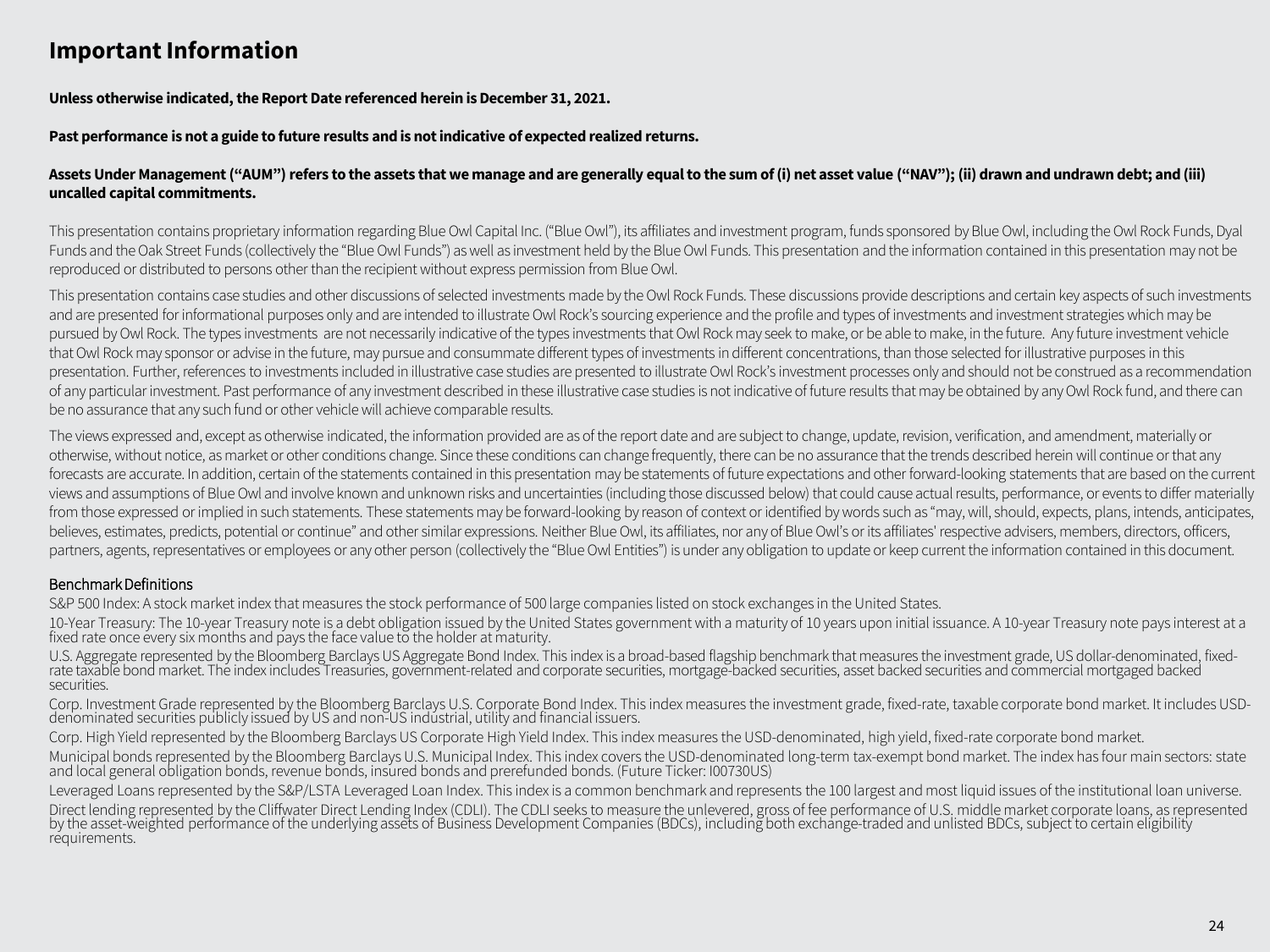#### **Important Information Continued**

#### Industry Accolades

Accolades are independently determined and awarded by their respective publications. Accolades can be based on a variety of criteria including recognition by peers, demonstrated leadership, strategy innovation, deal making skills and more. Neither Owl Rock nor its employees pay a fee in exchange for these ratings. Past performance is no guarantee of future results. For more information about the Private Debt Investor awards, please visit <u><https://www.privatedebtinvestor.com/pdi-annual-awards-2020-winners-revealed/></u> For more information about the IFR awards, please visit<https://www.ifre.com/featured/ifr-awards> For more information about the CIO Industry Innovation awards, please visit https://www.ai-cio.com/lists/2019-asset-management[servicing-winners/. For more information about the Institutional Investor awards, please visit https://www.institutionalinvestor.com/article/b1h2vqyvcxkgnt/Allocators-Named-Their-Elite](https://www.ai-cio.com/lists/2019-asset-management-servicing-winners/)[-](https://www.institutionalinvestor.com/article/b1h2vqyvcxkgnt/Allocators-Named-Their-Elite-Peers-Here-They-Are)Peers-Here-They-Are.

Performance Information: Where performance returns have been included in this presentation, Blue Owl has included herein important information relating to the calculation of these returns as well as other pertinent performance related definitions.

All investments are subject to risk, including the loss of the principal amount invested. These risks may include limited operating history, uncertain distributions, inconsistent valuation of the portfolio, changing interest rates, leveraging of assets, reliance on the investment advisor, potential conflicts of interest, payment of substantial fees to the investment advisor and the dealer manager, potential illiquidity, and liquidation at more or less than the original amount invested. Diversification will not guarantee profitability or protection against loss. Performance may be volatile, and the NAV may fluctuate.

This presentation contains information from third party sources which Blue Owl has not verified. No representation or warranty, express or implied, is given by or on behalf of the Blue Owl Entities as to the accuracy, fairness, correctness or completeness of the information or opinions contained in this presentation and no liability whatsoever (in negligence or otherwise) is accepted by the Blue Owl Entities for any loss howsoever arising, directly or indirectly, from any use of this presentation or its contents, or otherwise arising in connection therewith.

This presentation is for informational purposes only and is not an offer or a solicitation to sell or subscribe for any fund and does not constitute investment, legal, regulatory, business, tax, financial, accounting, or other advice or a recommendation regarding any securities of Blue Owl, of any fund or vehicle managed by Blue Owl, or of any other issuer of securities. Only a definitive offering document can make such an offer. Only the ORCIC prospectus can make such an offer. Neither the Securities and Exchange Commission, the Attorney General of the State of New York nor any state securities commission has approved or disapproved of these securities or determined if the prospectus is truthful or complete. Any representation to the contrary is a criminal offense. Capital commitments may be solicited through Blue Owl Securities LLC, Member of FINRA/SIPC, as Dealer Manager.

Copyright© Blue Owl Capital Inc. 2022. All rights reserved. This presentation is proprietary and may not to be reproduced, transferred, or distributed in any form without prior written permission from Blue Owl. It is delivered on an "as is" basis without warranty or liability. All individual charts, graphs and other elements contained within the information are also copyrighted works and may be owned by a party other than Blue Owl. By accepting the information, you agree to abide by all applicable copyright and other laws, as well as any additional copyright notices or restrictions contained in the information.